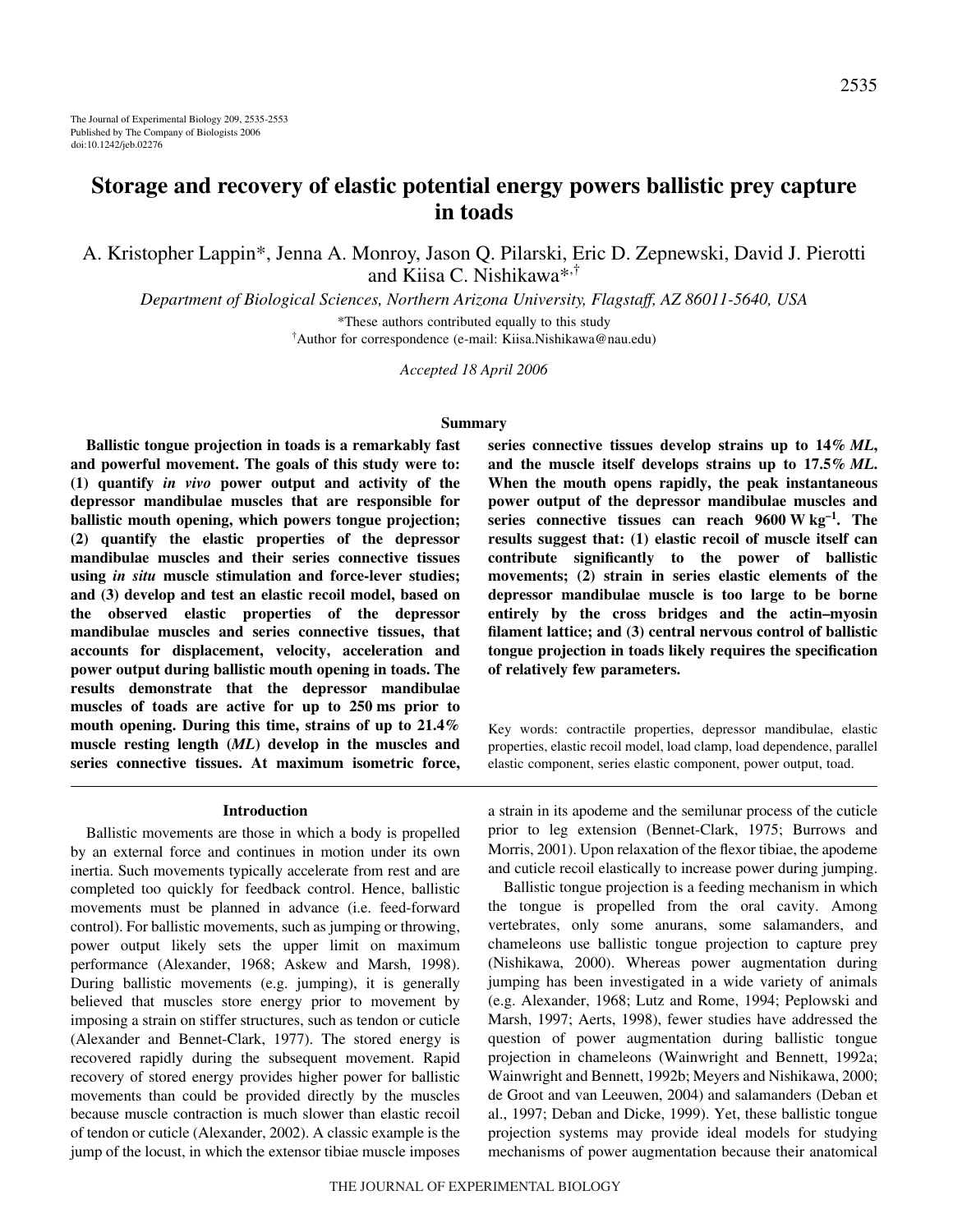arrangements are relatively simple compared to those of the limbs (e.g. the jaws and hyolingual apparatus tend to possess fewer muscles and fewer joints than limbs). Also, in general, the origins and insertions of cranial and hyolingual muscles in vertebrates tend to be fleshy or possess very short aponeuroses and/or tendons compared to distal limb muscles. Thus, it is expected that cranial and hyolingual muscles would contribute more to the total strain and strain energy than muscles that possess longer tendons (Alexander, 1988).

Recent comparative studies have shown that, among anurans, toads (genus *Bufo*) appear to be particularly adapted for ballistic tongue projection (Nishikawa, 1999; Nishikawa, 2000). Forward-dynamic biomechanical models have shown that the paired depressor mandibulae muscles produce >90% of the force needed for ballistic tongue projection in anurans (Mallett et al., 2001). When these muscles open the mouth rapidly, momentum is transferred from the lower jaw to the tongue pad. Although previous studies have addressed the mechanism of tongue projection and have described the kinematics of ballistic jaw and tongue movements (Nishikawa and Gans, 1992; Nishikawa and Gans, 1996), no previous study has investigated mechanisms of power augmentation during ballistic mouth opening in toads.

The goals of the present study were to: (1) quantify the power output and patterns of activation of the depressor mandibulae muscles; (2) quantify the factors that contribute to high *in vivo* power output by estimating the elastic properties (i.e. displacement and stiffness) of the depressor mandibulae muscles and their series connective tissues; and (3) develop and test an elastic recoil model, based on *in situ* elastic properties of the depressor mandibulae muscles and series connective tissues, that accounts for the observed displacement, velocity, acceleration and power output during ballistic mouth opening *in vivo*. Whereas many studies have compared the elastic potential energy needed to power ballistic movements to that stored in elastic structures prior to movement (e.g. Alexander, 1968; Alexander and Bennet-Clark, 1977), the present study seeks not only to quantify the storage of elastic potential energy prior to movement, but also the contribution of elastic properties to the rate of energy recovery and power output.

#### **Materials and methods**

The depressor mandibulae muscles used in all experiments were similar in size: mean length=16.8 mm (range: 15.8–17.1 mm), mean mass=227 mg (range: 150–280 mg), and mean Physiological cross-sectional area (PCSA)= $0.135 \text{ cm}^2$ (range:  $0.092 - 0.165$  cm<sup>2</sup>). Experiments were performed at room temperature  $(22\pm2^{\circ}\text{C})$ . To insure the welfare of the animals, all procedures were approved by Northern Arizona University's Institutional Animal Care and Use Committee.

### *Kinematic analysis of ballistic mouth opening*

Adult Colorado River toads, *Bufo alvarius* Girard (*N*=4), were imaged digitally at 1000 Hz while feeding using a Redlake<sup>TM</sup> Motionscope high-speed digital imaging system with synchronized, stroboscopic, infrared illumination. A grid of 1 cm squares was used to calculate the scaling factor and aspect ratio. Toads were placed on a flat stage, oriented perpendicular to the camera, and allowed to feed unrestrained on adult crickets (*Acheta domesticus*, length=2.5 cm). The crickets were placed at varying distances from the toads  $(1-11 \text{ cm})$  to elicit variability in effort during prey capture behavior (see below). Three feeding sequences were recorded for each toad. Electrodes were implanted into the depressor mandibulae and levator mandibulae posterior longus muscles on the right and left sides, the toads were again imaged at  $1000 \text{ Hz}$  while feeding, and  $11-22$ sequences were obtained after implantation (total of 71 sequences from 4 individuals). After a series of feeding sequences synchronized with electromyograms had been recorded, the toads were prepared for *in situ* force-lever studies (see below). Feeding sequences were digitized using Didge 2.2 motion analysis software (A. Cullum, Creighton University, Omaha, NE, USA). For each frame, the digitized points included the upper jaw tip, jaw joint, lower jaw tip and prey item. Only the ballistic phase of mouth opening (i.e. first 20 ms of the prey capture sequence) was analyzed.

For each frame, the distance to the prey item (i.e. shortest distance from the lower jaw tip to prey) was calculated. Gape distance (i.e. distance between the upper and lower jaw tips) and gape angle (i.e. angle subtended by the upper and lower jaw tips with the jaw joint at the vertex) were computed using the Euclidean distance and the law of cosines, respectively. The total distance shortened by the depressor mandibulae muscles during the ballistic phase was calculated by dividing the gape distance by the in-lever/out-lever ratio of the muscle. The position data were smoothed using a heptic spline function (QuickSAND) (Walker, 1998). Instantaneous velocity (*v*) and acceleration (*a*) were estimated as the first and second derivatives of the smoothed position data for each 1 ms time step. For each feeding sequence, peak instantaneous power was calculated as:

$$
P = m_{\text{eff}} \nu a \,, \tag{1}
$$

where  $m_{\text{eff}}$  is the total effective mass (see Anatomical measurements, below). The work done by the depressor mandibulae muscles during ballistic mouth opening was estimated as the time integral of the instantaneous positive power using a customized Matlab (version 7.0.0) program.

The general equation of motion for a damped mass–spring system is:

$$
F_{t} = m_{\text{eff}}\ddot{x}_{t} + b_{\text{eff}}\dot{x}_{t} + k_{t}x_{t}, \qquad (2)
$$

where:  $F_t$ =total force,  $m_{\text{eff}}$ =effective mass,  $b_{\text{eff}}$ =effective damping coefficient,  $x_t$ =total displacement and  $k_t$ =total spring constant. The time solution  $x_t(t)$  for the general equation can be obtained arithmetically using the characteristic equation method for the under-damped case:

$$
x_{\rm t}(t) = e^{-\zeta \omega_{\rm n}t} \left[ x_{0} \cos(\omega_{\rm d}t) + \left( \frac{v_{0} + \omega_{\rm n}x_{0}}{\omega_{\rm d}} \right) \sin(\omega_{\rm d}t) \right], \quad (3)
$$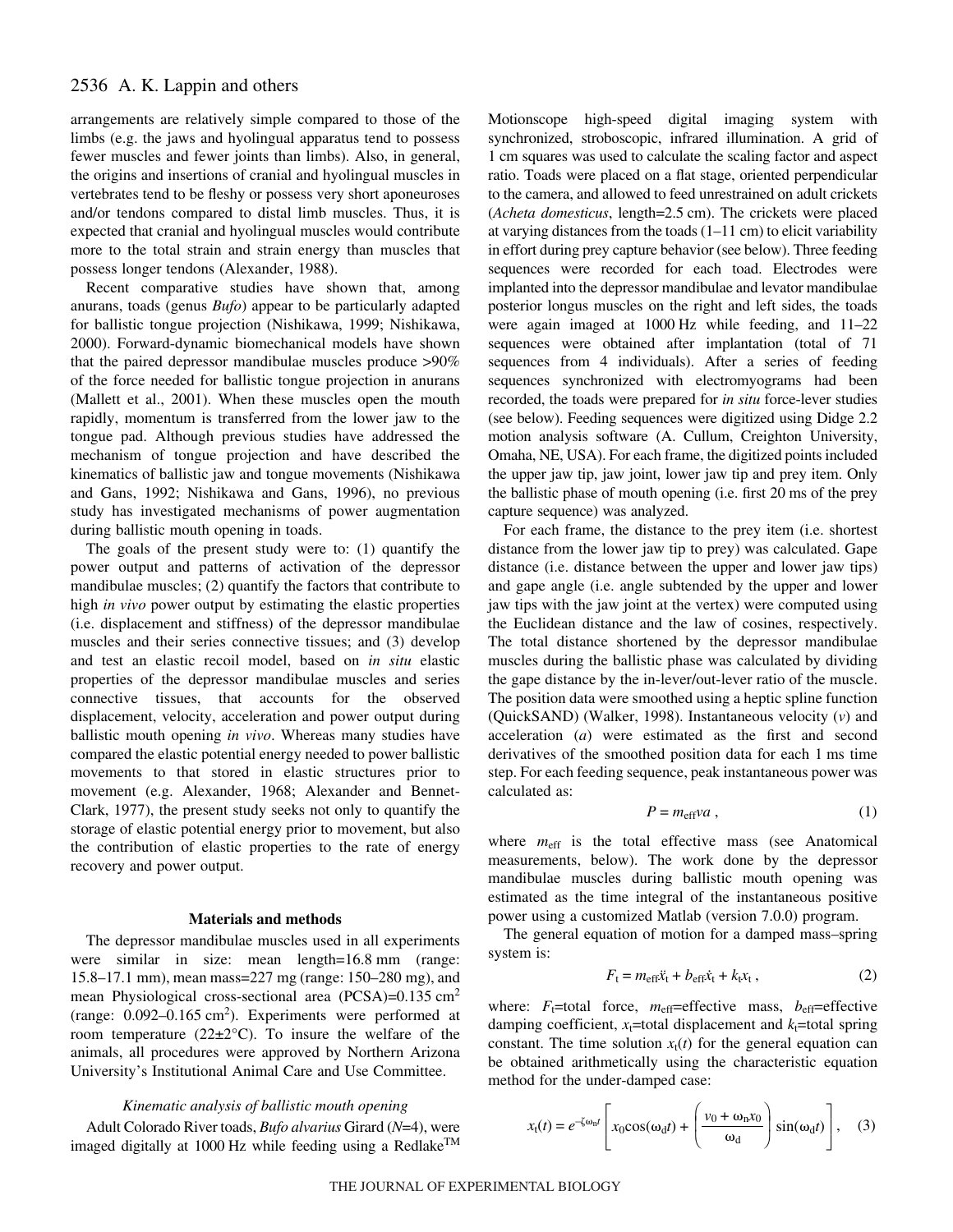where  $\omega_n$  is the natural frequency of vibration,  $\zeta$  is the damping ratio, and  $\omega_d$  is the damped frequency of vibration:

$$
\omega_{\rm n} = \sqrt{k_{\rm t}/m_{\rm eff}}\,,\tag{4}
$$

$$
\zeta = b_{\rm eff} / 2m_{\rm eff} \omega_{\rm n} \,, \tag{5}
$$

$$
\omega_{d} = \sqrt{1 - \zeta^{2} \omega_{n}} \,. \tag{6}
$$

For each feeding trial, Berkeley Madonna (version 8.0.1) was used to find the values of the non-linear spring constant  $(k<sub>t</sub>)$  and effective damping coefficient  $(b<sub>eff</sub>)$  that minimized the squared difference between the position predicted from the time solution of the general equation of motion for a damped mass-spring system (Eqn. 2) and the observed kinematic data [initial displacement  $x_0$  and the total displacement over time  $x_t(t)$ ], given the  $m_{\text{eff}}$  estimated for each toad from anatomical measurements and initial velocity  $(v_0)=0$ .

#### *Electromyography*

Electromyograms were recorded from the depressor mandibulae muscles and the largest of the six jaw adductor muscles, the levator mandibulae posterior longus, on the right and left sides of four toads (Ba 1–4). Bipolar hook electrodes were constructed from 0.05 mm diameter formvar-coated stainless steel wire (California Fine Wire Co., Grover Beach, CA, USA) with bared tips (0.5 mm). The dipole spacing of the electrodes was ~1 mm. Toads were anesthetized in a solution of tricaine methanesulfonate (MS-222) (0.1 g  $l^{-1}$  water) buffered to a pH of 7.0 using sodium bicarbonate. Incisions  $(-0.5 \text{ cm})$  were made to expose the jaw muscles. Using a 23-gauge hypodermic needle, the tips of the electrodes were implanted into the belly of each muscle. Electrode leads were threaded under the skin to the back of the toad, where they were sutured to the skin using 6.0 surgical silk. The leads were connected to a differential AC amplifier (A-M Systems, model 1700, Everett, WA, USA).

Analog signals were band-passed  $(10–5000~\text{Hz})$ , notchfiltered at 60 Hz, amplified (1000 $\times$ ), and digitized at 4000 Hz (Peak Performance Technologies, Inc., Centennial, CO, USA). The signals were later high-pass filtered at 300 Hz to remove low-frequency motion artifacts. The onset of EMG activity was defined as the time at which the EMG amplitude rose above twice the mean baseline voltage. Likewise, the muscle was considered to be electrically inactive when the EMG amplitude fell below twice the mean baseline voltage. EMG recordings were synchronized with digital images (1000 Hz). For each trial, the peak amplitude (mV), duration (ms), and full-wave rectified, integrated area (mVs) of EMG activity that occurred prior to the onset of mouth opening were calculated. For each toad, the relationships between EMG activity (i.e., duration, peak amplitude, rectified integrated area), prey distance (cm), and total displacement  $(x_t)$  were examined (Pearson product–moment correlation coefficients, *P*=0.05). For two toads (Ba 1 and 3), the amplitude of the EMG signal declined significantly over time (*P*<0.05), so only the duration data were analyzed.

# *Elastic energy storage and recovery* 2537

### *In situ force-lever experiments*

A dual servo-motor force lever (Aurora Scientific, Inc., Series 305B, Aurora, ON, Canada) was used to examine the contractile and elastic properties of the depressor mandibulae muscles. For each muscle, a maximum isometric tetanic contraction was performed, followed by an after-loaded force–velocity experiment (*N*=3), a length–tension experiment (*N*=3), or a load-clamp experiment (*N*=3; Ba 1–3).

Toads were cooled in a refrigerator at  $4^{\circ}$ C for 1 h and double-pithed prior to each force-lever experiment. On the temporal aspect of the cranium, the depressor mandibulae muscles lie under the parotid glands, which in toads secrete a moderately potent toxin. To avoid contact between toxic parotid gland secretions and the muscle tissue, secretions were squeezed from the parotid glands with paper towels prior to removal of the skin and connective tissue overlying the depressor mandibulae muscles. We used an *in situ* preparation that maintained the muscle's natural origin, insertion, and line of action (Fig. 1A). This procedure also avoided trauma to the muscle's blood supply, which remained intact. The mandible was transected  $\leq 5$  mm anterior of the jaw joint and freed of its attached hyolingual musculature. All muscles that resist joint rotation due to shortening of the depressor mandibulae muscle (i.e. jaw adductors) were removed (Fig. 1B), and it was assumed that resistance to joint rotation was negligible. During experiments, the muscle was irrigated frequently with amphibian Ringer's solution (6 g NaCl, 0.075 g KCl, 0.1 g CaCl<sub>2</sub>, and 0.1 g NaHCO<sub>3</sub>  $l^{-1}$  H<sub>2</sub>O).

The depressor mandibulae muscle inserts on the retroarticular process *via* a small aponeurosis (i.e. a broad, flat tendon <1 mm long in all specimens). Spider Wire<sup>TM</sup> microfilament (Johnson Worldwide Associates, Inc., Sturtevant, WI, USA) was pushed through the insertion of the



Fig. 1. (A) Force-lever setup and (B) *in situ* jaw–joint preparation for measurement of contractile and elastic properties of the depressor mandibulae muscles.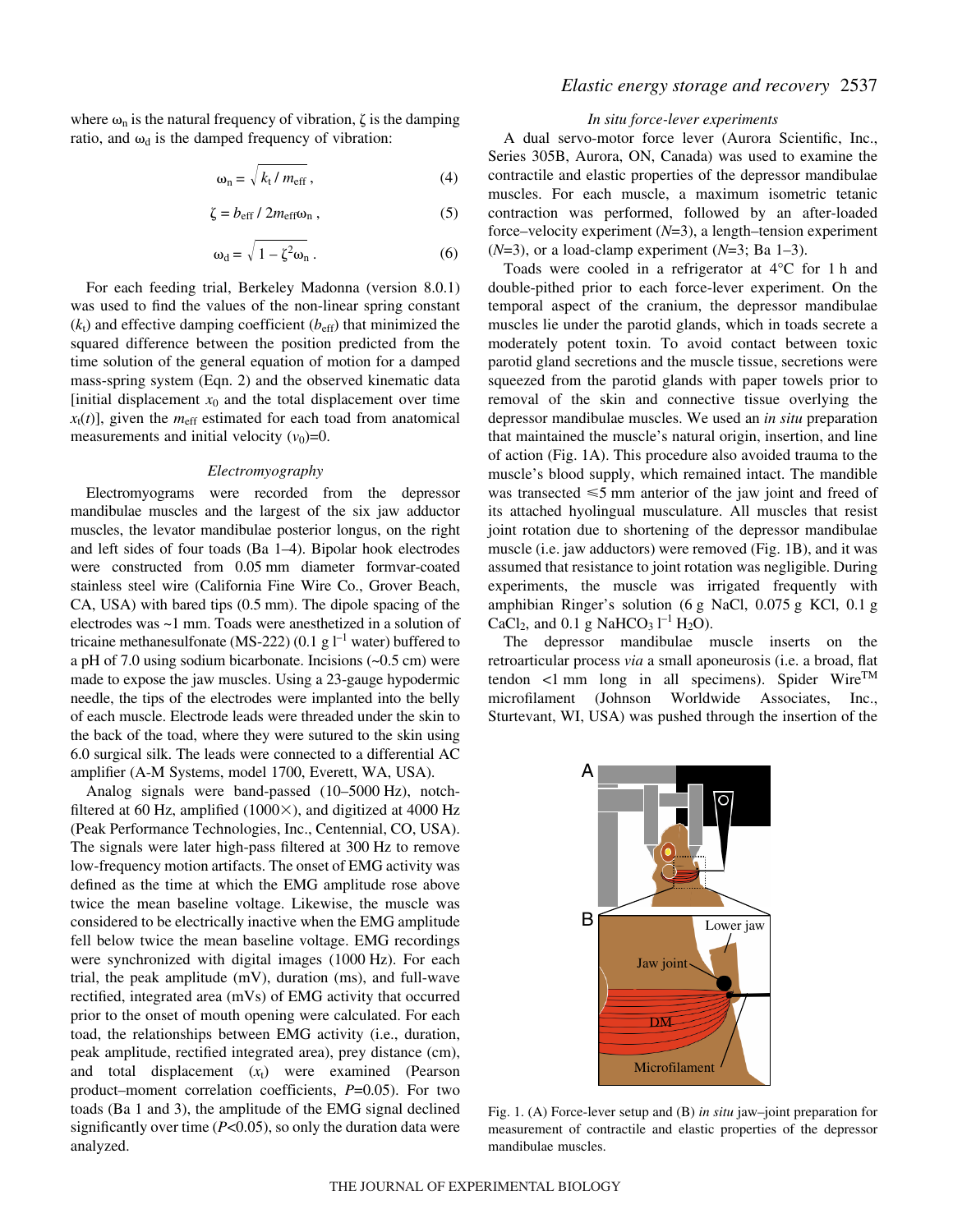depressor mandibulae at the tip of the retroarticular process and tied off securely (Fig. 1B). A loop was tied at the free end of the microfilament so that its total length from the muscle insertion to the arm of the force lever was 2.5 cm. The cranium of the toad was fixed to a metal frame with a steel clamp, and the frame was mounted on an aluminum vibration-resistant table (Fig. 1A). The animal was clamped rostral end up, so that the line of pull of the depressor mandibulae on the lever arm was in the horizontal plane, thus minimizing effects of gravity on the lever. The looped end of the microfilament was placed into a notch on the arm of the force lever.

The viscoelastic properties of Spider Wire<sup>TM</sup> were investigated by performing load-clamp tests on 2.5 cm lengths of Spider Wire alone. The Spider WireTM was loaded with forces of 4.0–5.1 N, which were reduced rapidly to  $2.8-1.0$  N. When the force was reduced, there was a small step decrease in the length of the Spider Wire with no observable oscillations. Over the range of loads used in this study, the decrease in length was independent of clamp load (*N*=5 trials,  $r^2$ =0.06), and averaged 0.06 mm. The contribution of the Spider Wire, including its connections to muscle and lever, to the total displacement during load-clamp experiments was 0.35–0.37% of muscle resting length.

Force-lever experiments were performed with the depressor mandibulae muscle at its *in vivo* resting length (Fig. 2), which corresponds to the length at which its active force production is greatest  $(L<sub>0</sub>)$ . The resting length is the greatest length that the depressor mandibulae muscles can attain *in vivo* because, at this length, the mouth is fully closed. When the muscle insertions were isolated initially, the muscles assumed a length that was shorter than their *in vivo* resting length by  $\sim$ 1 mm (6%·*ML*). Using the lever, the length of the muscles was increased slowly until the passive tension was  $0.1 \text{ N}$  $(7-11 \text{ mN mm}^{-2})$ . At this passive tension, the length of the muscles corresponded to the *in vivo* resting length, as measured to the nearest 0.1 mm with digital calipers prior to isolation. The contribution of the passive muscle strain (i.e. at resting length and a passive tension of  $0.1 \text{ N}$ ) to the total displacement



Fig. 2. Cranium and lower jaw of *Bufo* showing the mouth-opening muscle (depressor mandibulae=DM) and the largest of the mouthclosing muscles (levator mandibulae posterior longus=LM). The jaw joint is indicated by a white circle, and the in- and out-levers are indicated by white bars. Contraction of the depressor mandibulae (upward arrow) produces rotation of the lower jaw about the joint (downward arrow).

during the load-clamp experiments was calculated from the passive length–tension curve as the strain at a passive force of  $0.1$  N minus the strain at the *in situ* load (0.03–0.08 N).

For stimulation, two electrodes (diameter 0.076 mm) were implanted into the denervated depressor mandibulae muscle. To achieve maximum activation, 5 mm of each electrode tip was bared of insulation, and the electrodes were inserted into the muscle belly so that the distance between them was half the total muscle length (e.g. a 20 mm muscle would have electrodes implanted 5 mm from the origin and 5 mm from the insertion, spaced 10 mm apart). The electrodes were attached to a Grass SIU5 Isolation Unit in series with a Grass S48 Stimulator. The voltage needed to produce maximum activation was determined using twitch contractions (1 ms pulse duration), and this voltage was increased by 20% in subsequent tests (i.e. supramaximal voltage). Supramaximal voltage ranged from 80-120 V. Tetanic stimuli were delivered in single trains of 400 ms duration at a frequency of 80 pulses  $s^{-1}$ . To avoid fatigue, the muscles were rested for 15 min between trains. In these experiments, maximum isometric force never fell below 22  $N \text{ cm}^{-2}$ , which indicates that muscle recruitment was maximal and fatigue was minimal.

External load was controlled and length changes were measured (in after-load and load-clamp experiments) using the series 305B lever, which is capable of recording forces and excursions up to  $5 N$  and 10 mm, respectively. The lever was tuned to factory specifications for minimal damping and step response time (2 ms) and was calibrated using weights of known mass. For data capture, the servo-motor output was sent to a GW Instruments InstruNet Model 100B A/D I/O System connected to a Macintosh 7200 computer running GW Instruments SuperScope II software sampling at 4000 Hz.

#### *Contractile properties*

To generate a length–tension curve for the depressor mandibulae muscles, each muscle (*N*=3) was stimulated isometrically over a series of  $6-8$  lengths at  $0.5$  mm increments. Stimulation parameters were as described above. From these experiments, we measured the passive, active and total tension at each length. To determine where on its length–tension curve the depressor mandibulae muscles operate *in vivo*, muscle length was measured to the nearest 0.1 mm with digital calipers with the mouth in the fully closed position, prior to isolation of the muscles.

To generate a force–velocity curve for the depressor mandibulae muscles, we performed a series of isotonic afterloaded contractions at 6–8 loads per muscle (*N*=3). From these data, force–velocity curves were generated and the maximum velocity of shortening,  $V_{\text{max}}$ , was estimated using Hill's equation (Hill, 1938):

$$
(P + a) (v + b) = (P0 + a)b , \t(7)
$$

where  $P=$  force,  $P_0=$  maximum isometric force,  $v=$  velocity of shortening with asymptotes  $P = -a$  and  $v = -b$ . A Matlab (version 7.0.0) program using the lsqcurvefit function was used to find the values of the parameters (*a* and *b*) that minimized the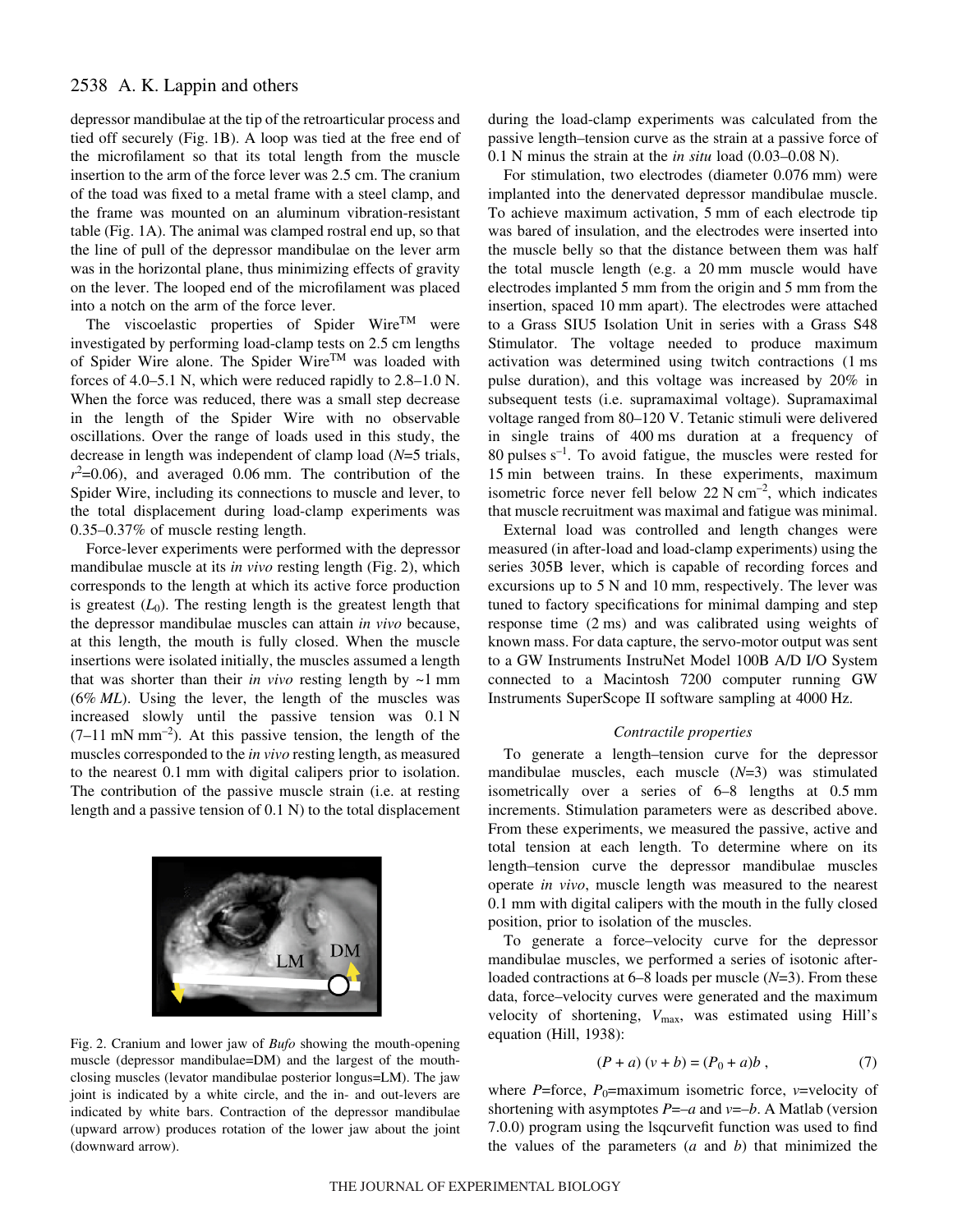squared difference between the observed force–velocity data and the predictions of the Hill equation for each individual muscle.

#### *Elastic properties*

It is widely believed (e.g. Alexander and Bennet-Clark, 1977) that muscles themselves contribute little to the power of ballistic movements because muscles shorten slowly, relative to elastic recoil in tendon or cuticle, even under very low loads. This idea follows directly from Hill's force–velocity curve (Hill, 1938): the velocity of muscle shortening increases hyperbolically with decreasing load. Because power is the product of force and velocity, the force–velocity property of muscle necessarily limits power output. When the force is large, the velocity is small, and when the velocity is large, the force is small.

The apparent trade-off between force and velocity is, at least in part, an artifact of Hill's after-loaded isotonic paradigm for generating the force–velocity curve (Hill, 1938). In this paradigm, not only does the external load vary, but the duration of muscle stimulation prior to the onset of shortening also varies with the load. This means that the muscle is stimulated for very short durations (as little as  $10-15$  ms) at the smallest loads and for much longer durations ( $>250$  ms) at the largest loads. Hill designed the after-loaded paradigm specifically to remove any contribution of muscle series elasticity to the observed shortening, in order to study the properties of the contractile elements (Hill, 1938). However, if muscles are activated for relatively long durations prior to shortening, as often occurs during natural movements, then recoil of series elastic elements within the muscle itself will contribute to power output. The question is, for a given duration of premovement activation, how much power can muscles produce as the load decreases?

For these reasons, we chose to quantify the elastic properties of the depressor mandibulae muscles using the load-clamp technique. The load-clamp experiments were designed to mimic the *in vivo* behavior of the depressor mandibulae muscles. *In vivo*, the depressor mandibulae muscles contract prior to mouth opening, producing strain in series elastic elements of the cranium and jaws, as well as within the muscle itself. When the mouth opens, the load decreases rapidly. In load-clamp tests, the load is reduced following isometric stimulation, which results in biphasic shortening of the muscle. An initial rapid change in length (due to recoil of series elastic elements within the muscle) is followed by a slower change in length (due to cyclic interactions of contractile proteins within the muscle). Damped oscillations appear during the transition  $(Fig. 3)$ .

A series of load-clamp experiments (*N*=3; Ba 1–3) was performed to investigate the elastic recoil of the depressor mandibulae muscles during rapid unloading. *In vivo*, the depressor mandibulae muscles are activated for 50–250 ms prior to the onset of mouth opening (Monroy and Nishikawa, 2003). Guided by the delay between the onset of muscle activation and the onset of mouth opening that we observed *in*



Fig. 3. Change in length of a depressor mandibulae muscle *vs* time during a load-clamp experiment. When the load is reduced (*t*=0), the muscle exhibits a fast phase of shortening and a slow phase of shortening with oscillations during the transition. To define the fast to slow phase transition (red circle), a line representing shortening during the slow phase, and bisecting the oscillations, was extrapolated back to its initial intersection with the length trace. Fast phase displacement is defined as the change in length that occurs from the initial position  $(t=0)$  to this point of intersection. This trace corresponds to Ba 1 ( $\Delta F$ =2.82) in Fig. 8B.

*vivo*, we performed load-clamp tests using three durations of muscle stimulation: 50, 100 and 200 ms. Load-clamp tests using stimulation durations of 50 and 200 ms were performed for the first two specimens immediately after EMG data were collected but before the data could be analyzed. Once we analyzed EMGs from these animals, we realized that toads seldom activate their depressor mandibulae muscles *in vivo* for less than 100 ms prior to mouth opening (only 3 of 71 feeding trials). Therefore, for the third toad, we performed load-clamp tests using stimulation durations of 100 and 200 ms. Fortuitously, these stimulation durations produced forces prior to the load clamp ranging from  $1.0-3.4$  N (see Fig. 12). The depressor mandibulae muscles reach maximum isometric tetanus in  $233-273$  ms.

For each muscle and duration of stimulation (50, 100 or 200 ms), the distance shortened during the fast phase (i.e. displacement,  $x_m$ ), was measured over a series of  $5-7$  clamp loads. Each load-clamp trial was divided into a fast and a slow phase of shortening (Fig. 3). To accomplish this, the slope and intercept of the line that represents the slow phase shortening velocity, which also bisects the damped oscillations, was determined. This line then was extrapolated to the *y*-intercept  $(t=0)$ . The end of the fast phase was defined as the first intersection between this line and the observed trace of muscle length *vs* time (Fig. 3).

### *Estimating strain in series elastic elements during depressor mandibulae stimulation*

The goal of these experiments was to estimate the degree to which the depressor mandibulae muscles impose strains on series elastic structures of the cranium and lower jaw prior to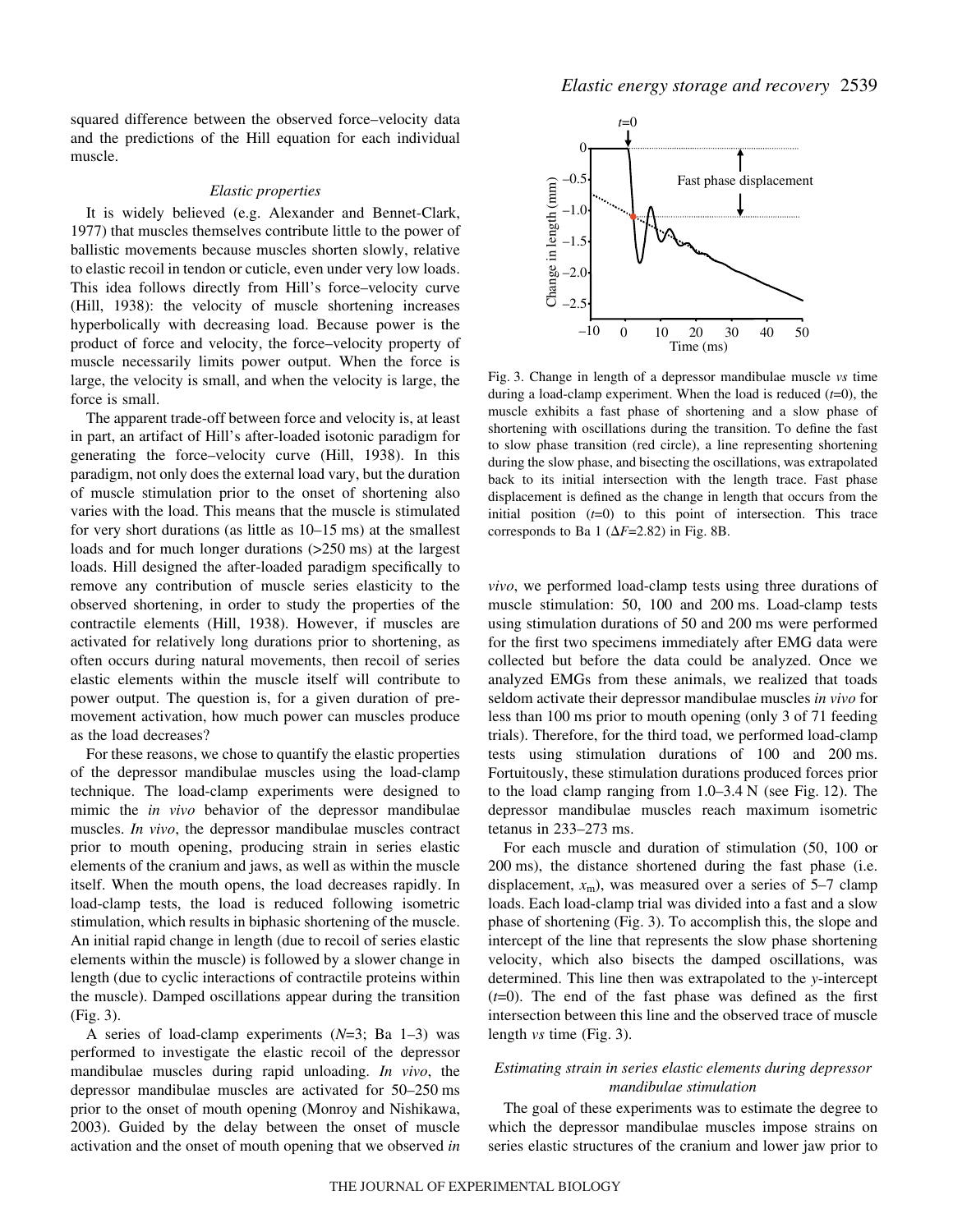mouth opening. As for the force-lever experiments, toads (*N*=3) were cooled and double-pithed, and all jaw-adductor muscles were removed. The intact lower jaw was sutured to the maxilla to prevent mouth opening. The cranium was clamped to a metal frame on a vibration-resistant table, and stimulating electrodes were implanted in the depressor mandibulae muscle as described above. The depressor mandibulae muscle was stimulated supramaximally, and movements of the cranium and lower jaw were recorded digitally at 500 Hz. Points at the origin of the depressor mandibulae on the cranium, the insertion of the depressor mandibulae on the retroarticular process, and a fixed point on the clamp were digitized at 20 ms intervals (every tenth frame) beginning with the frame preceding the first perceptible movement. Total shortening of the depressor mandibulae muscle, as well as strain at the cranial insertion and retroarticular process, were measured as a function of time from the onset of movement. We assumed that the total shortening of the depressor mandibulae muscle is equal to the total strain in all extra-muscular structures combined (i.e. the sum of the strain at the muscle origin and insertion), and that strains in directions other than the direction of muscle shortening were negligible. Immediately after the *in situ* strain data had been recorded, each specimen was prepared as described above for the force-lever experiments. The muscle insertion was attached to the arm of the force lever, the muscle was stimulated tetanically until it reached its maximum isometric force, and the force was measured as a function of time from the onset of stimulation. For each depressor mandibulae muscle, the strain *vs* time and force *vs* time plots were aligned at *t*=0 to obtain the relationship between force and strain.

#### *Anatomical measurements*

The effective mass ( $m_{\text{eff}}$ ) moved by the depressor mandibulae muscles *in vivo* was estimated as the mass of the lower jaw plus tongue, multiplied by the moment of this mass (i.e. distance from center of mass to center of rotation divided by distance from muscle insertion to center of rotation), plus the mass of the depressor mandibulae muscles and retroarticular processes. The effective mass ranged from 9.12–12.94 g in the four individuals for which *in vivo* kinematic data were collected (Ba 1–4). The *in vivo* inertial load  $(m_{\text{eff}}g)$  was estimated as the effective mass multiplied by the acceleration due to gravity (*g*). Because the load is distributed over the right and left depressor mandibulae muscles arranged in parallel, the *in vivo* loads (mean=0.1 N) represent only 1.3–1.8% of the maximum isometric force that the two depressor mandibulae muscles can produce  $(-5-8 \text{ N})$ .

To estimate total shortening of the depressor mandibulae muscles and associated connective tissues during ballistic mouth opening, gape distances measured from digital images were converted to total shortening distances using the inlever/out-lever ratio (i.e. distance from muscle insertion to center of rotation divided by distance from center of rotation to tip of the lower jaw). The lower jaw was dissected from the

specimen and cleaned to reveal the anatomy of the jaw joint and retroarticular process. Measurements used for inlever/out-lever calculations were taken from digital images of the dorsal surface of the isolated lower jaw as straight line distances parallel to the longitudinal axis of the head. We assumed that the center of rotation of the lower jaw is at the center of the jaw joint itself. The in-lever/out-lever ratio ranged from 1:7.7–1:8.6 in the four individuals used in this part of the study. The shortest (deepest) and longest (most superficial) distances along the muscle surface from origin to insertion were measured with digital calipers, and the mean of these distances was used to calculate strain (*ML*) and strain rate  $(MLs^{-1})$ .

#### *Sarcomere length*

Sarcomere lengths of the depressor mandibulae muscle at resting length were measured from specimens (*N*=3) prepared for transmission electron microscopy using standard techniques (e.g. Nishikawa et al., 1999). To ensure that the muscles maintained their natural position during fixation, the entire posterior half of the head and lower jaw (from the eye to the jaw joint) was submerged in fixative (6.25% glutaraldehyde in sodium cacodylate buffer, pH=7.4). The mouth was sutured shut to ensure that the muscle maintained its resting length during fixation. Sarcomere lengths were measured from digital images taken from four regions within the muscle: superficial belly, deep belly, origin and insertion. For each region in each muscle, ten sarcomeres were measured from at least two different micrographs in three toads (*N*=120). A two-way factorial ANOVA was used to test the effects of region within the muscle (fixed) and individual (random) on sarcomere length.

#### *Elastic recoil model of ballistic mouth opening in toads*

In order to account for the power output of the depressor mandibulae muscles during ballistic mouth opening, we developed an elastic recoil model of the toad cranium and jaws (Fig. 4). In the model, each depressor mandibulae muscle (Fig. 4, red symbols) is represented as a force generator (i.e. cross bridges) in series with a spring (i.e. series elastic component of the muscle). Extra-muscular connective tissues at the origin and insertion are represented together as a single spring in series with the muscle (Fig. 4, blue symbols). The springs originate on the cranium and suspend an effective mass (*m*eff) equal to the product of the mass of the lower jaw plus tongue and its moment plus the mass of the depressor mandibulae muscles and retroarticular processes. Dashpots (Fig. 4, purple symbols) represent the total effective damping (*b*eff) of the feeding apparatus. When the depressor mandibulae muscles become active prior to mouth opening, they store elastic potential energy in both intramuscular (red) and extramuscular (blue) springs. When the mouth opens rapidly, the springs return to their equilibrium position  $(x_t)$  at a rate that depends on the total stiffness  $(k_t)$ , effective mass  $(m_{\text{eff}})$ , and effective damping coefficient (*b*<sub>eff</sub>). Given the anatomical arrangement of the various spring elements (Fig. 4), the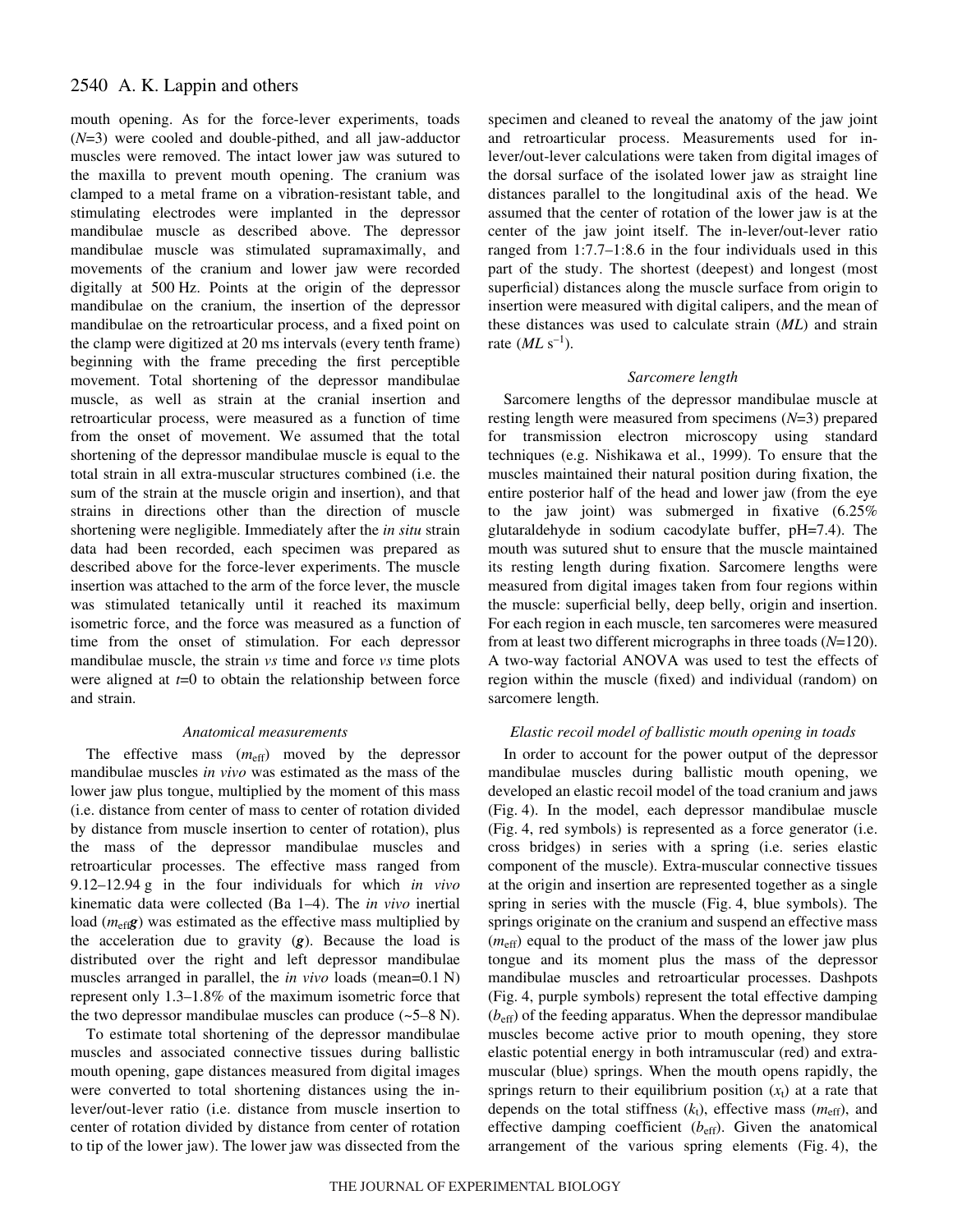

Fig. 4. Elastic recoil model of the toad cranium. The model includes the pair of depressor mandibulae muscles, which originate on the cranium (ground) and insert on the retroarticular processes of the lower jaw. Each muscle (red) was modeled as a force generator (i.e. cross bridges) and a spring (i.e. series elastic component) arranged in series. On each side of the cranium, the depressor mandibulae muscle is arranged in series with an extra-muscular spring element (blue) that represents the sum of all extra-muscular structures that are strained by contraction of the depressor mandibulae prior to movement (i.e. cranium and retroarticular process). The effective mass  $(m_{\text{eff}})$  is suspended from these springs. Effective damping  $(b_{\text{eff}})$  of the massspring system is depicted in purple.

expressions for the total displacement  $(x_t)$  and total stiffness  $(k_t)$  are as follows:

$$
x_{t} = x_{e} + x_{m} , \qquad (8)
$$

$$
k_{\rm t} = 2[(1/k_{\rm m} + 1/k_{\rm e})^{-1}].\tag{9}
$$

To implement the model, the non-linear, load-dependent displacements  $(x_m)$  and spring constants  $(k_m)$  of the depressor mandibulae muscles at *in vivo* loads were estimated from loadclamp data. The displacement  $(x_e)$  and spring constant  $(k_e)$  of the extra-muscular connective tissues were estimated from *in situ* muscle stimulation experiments. Eqn 8 and 9 were used to calculate the total spring constant  $(k_t)$  at the *in vivo* load that corresponds to a given total displacement  $(x_t)$  and total force  $(F_t)$ . For a given total force  $(F_t)$ , the total spring constants  $(k_t)$ predicted by the model were compared to the total spring constants  $(k_t)$  estimated from kinematics as described above.

### **Results**

#### *Kinematic analysis of in vivo ballistic movements*

During the fast (i.e. ballistic) phase, the mouth opens rapidly to angles of up to  $60^\circ$  in less than 20 ms. The gape distances achieved during ballistic mouth opening varied among feeding trials for each individual (Fig. 5A, Table 1). Maximum gape distances ranged from 19.1–28.3 mm. Corresponding maximum total displacements of the depressor mandibulae and series connective tissues  $(x_t)$  ranged from 2.5–3.7 mm



Fig. 5. (A) Fit between observed and predicted displacement  $(x_t)$  *vs* time. Displacements from two trials (high effort and low effort) are shown for two toads. Colors represent different individuals. For each toad (*N*=4), effective mass (*m*eff) was estimated from anatomical data. For each feeding trial  $(N=71)$ , total displacement  $(x_t)$  *vs* time was estimated from digital images. The time solution for the general equation of motion (Eqn·3) was solved to find the values of the spring constant  $(k_t)$  and damping coefficient  $(b_{\text{eff}})$  that provided the best fit (dotted black lines) to the observed kinematic data. (B) Maximum instantaneous *in vivo* power output of the depressor mandibulae muscles and series connective tissues during ballistic mouth opening. Colors represent different individuals.

(Table 1). Peak instantaneous velocity and acceleration of the center of mass of the lower jaw and tongue ranged from 0.71–1.00 m s<sup>-1</sup> and 198–789 m s<sup>-2</sup>, respectively (Table 2). Peak instantaneous power output, calculated from kinematics using Eqn 1, is achieved within the first  $1-2$  ms after the onset of mouth opening (Fig. 5B) and ranged from  $0.9$  to  $4.1$  W (Table 2). Peak instantaneous muscle mass-specific power output ranged from 2.7 to  $9.6 \text{ W g}^{-1}$  (Table 2). The time integral of positive instantaneous power is equal to the total work performed by the depressor mandibulae muscles during ballistic mouth opening. For the trial with the maximum massspecific power output (9.6 W  $g^{-1}$ , Table 1), the total work was 4.3·mJ.

The total spring constant  $(k<sub>t</sub>)$  and effective damping coefficient  $(b_{\text{eff}})$  were estimated by fitting the raw kinematic data to the time solution (Eqn 3) of the general equation of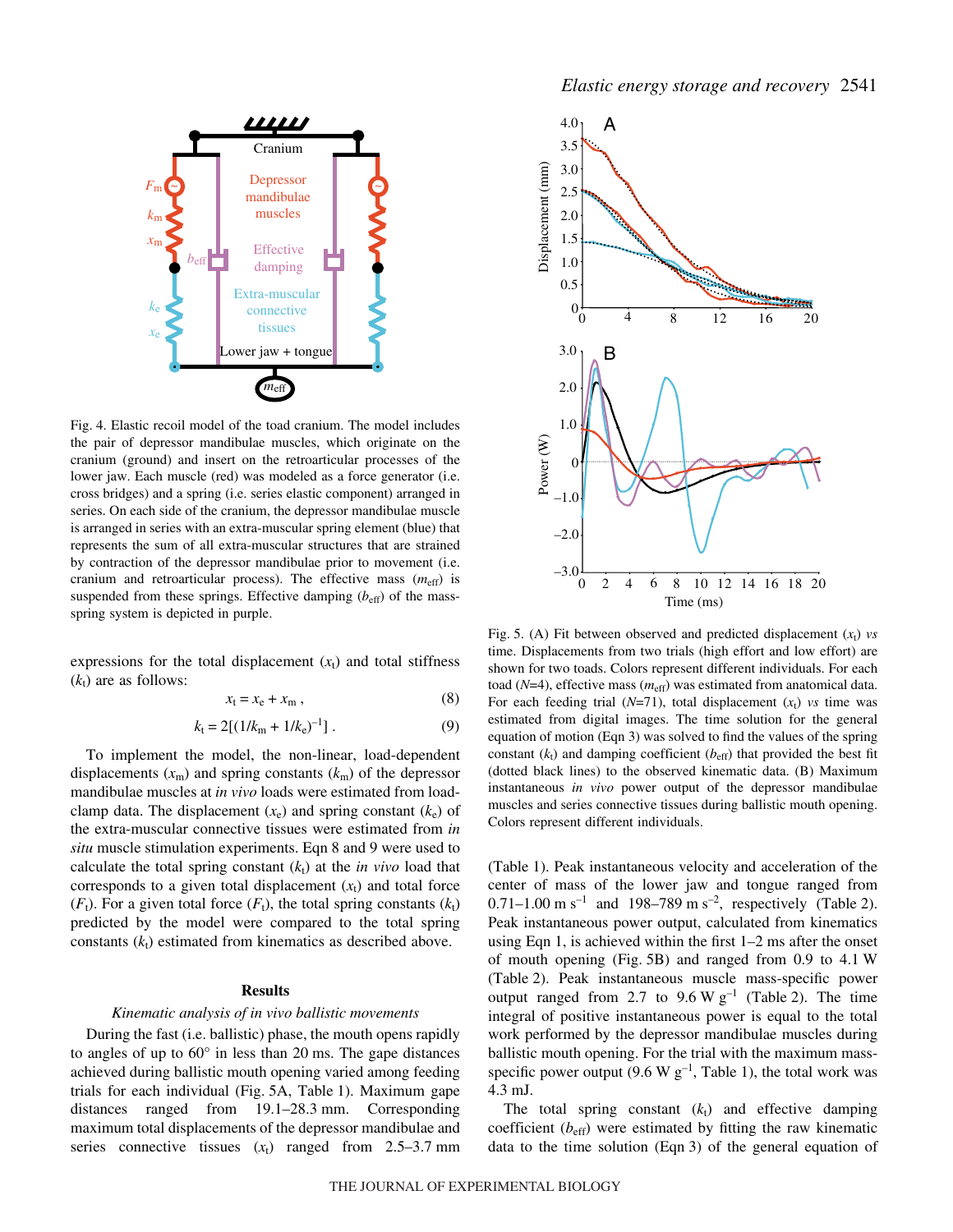|            |                     |    | Gape distance (mm) | $x_t$ (mm) |                                  |                                     |              |
|------------|---------------------|----|--------------------|------------|----------------------------------|-------------------------------------|--------------|
| Individual | In: out lever ratio | N  | Max/Min            | Max/Min    | $k_{\rm t}$ (N m <sup>-1</sup> ) | $b_{\rm eff}$ (Ns m <sup>-1</sup> ) | Max/Min      |
|            | 1:7.9               |    | 28.3/19.2          | 3.7/2.5    | $712+73$                         | $5.6 \pm 0.6$                       | 0.998/0.981  |
| ◠          | 1:7.9               | 22 | 23.9/18.7          | 3.1/2.4    | $582+28$                         | $4.4 \pm 0.2$                       | 0.999/0.989  |
| 3          | 1:8.6               | 22 | 19.1/11.0          | 2.5/1.4    | $522+40$                         | $4.1 \pm 0.3$                       | 0.998/0.989  |
| 4          | 1:7.7               | 16 | 24.8/22.5          | 3.6/2.9    | $508+42$                         | $4.4 \pm 0.3$                       | 0.999/0.989  |
| Mean       | 1:8.0               |    | 24.0/17.9          | 3.2/2.3    | 581                              | 4.6                                 | 0.999/0.987  |
| s.e.m.     | 0.2                 |    | 1.9/2.4            | 0.3/0.3    | 47                               | 0.3                                 | 0.0003/0.002 |

Table 1*. Results from kinematic analysis of the ballistic phase (first 20 ms) of mouth opening in freely behaving toads* 

Values for  $k_t$  and  $b_{\text{eff}}$  are means  $\pm$  s.e.m. For individual and in:out lever ratio of the depressor mandibulae muscles,  $N=4$ ; listed *N* values = number of feeding trials per individual.

 $x_t$ , total displacement of the depressor mandibulae muscles and extra-muscular connective tissues;  $k_t$ , mean total spring constant;  $b_{\text{eff}}$ , mean effective damping coefficient;  $r^2$ , least-squares fit [between observed and predicted total displacement  $(x_t)$  *vs* time].

motion for a single degree-of-freedom damped mass-spring system. Mean values of  $k_t$  for each toad ranged from 508 to  $712$  N m<sup>-1</sup> (Table 1). Mean values of  $b_{\text{eff}}$  ranged from 4.1 to 5.6 Ns  $m^{-1}$  (Table 1), which correspond to damping ratios of 85.7–108.5% (mean=94.5%). Eqn·2 produced good fits to the experimental data. For 71 trials from four toads,  $r^2$  ranged from 0.981-0.999 (Table 1, Fig. 5A).

#### *Electromyography*

The depressor mandibulae and levator mandibulae muscles exhibited bilaterally symmetrical activity when crickets were captured at distances ranging from  $1-11$  cm. The depressor mandibulae muscles consistently exhibited a biphasic activity pattern, with a first large burst that began 49–247 ms before the onset of mouth opening (Fig. 6A, Table 3). Ballistic mouth opening begins at the end of the first burst, and is followed by a second, shorter burst of activity associated with prey transport. Prior to mouth opening, the levator mandibulae posterior longus showed low amplitude activity  $(-20\%)$ relative to its activity during mouth closing (Fig. 6A).

Two toads showed a significant positive association between total displacement  $(x_t)$  and total integrated area of depressor mandibulae activity preceding mouth opening (Fig. 6B,C, all  $P<0.05$ ,  $r^2=0.22-0.27$ ). These results are consistent with the

hypothesis that the total displacement  $(x_t)$  of the depressor mandibulae muscles and series connective tissues increases with the force  $(F_t)$  that develops in the depressor mandibulae muscles prior to movement. All four toads showed a significant positive association between the duration of depressor mandibulae activity preceding mouth opening and the distance to prey (Fig. 6D, all  $P<0.05$ ,  $r^2=0.26-0.66$ ), suggesting that the muscles are activated earlier, relative to the onset of mouth opening, when prey are farther away.

#### *Contractile properties of the depressor mandibulae muscles*

At resting length, the depressor mandibulae muscles of toads  $(N=3)$  are also at their optimum length,  $L_0$  (Fig. 7A). The slack length of the depressor mandibulae muscles is  $\sim$ 1 mm less than their resting length. Stretching the muscles to their resting length produced a passive tension of  $0.1 \text{ N}$  $(7-11 \text{ mN mm}^2, \sim 2.5\% \text{ P}_0)$ . Below  $L_0$ , both active and passive tension decline rapidly. Above *L*<sub>0</sub>, active tension decreases rapidly, but total tension increases rapidly due to the increase in passive tension.

The force–velocity relationship of the depressor mandibulae muscles was determined *in situ* from a series of isotonic afterloaded contractions (Fig. 7B). *V*<sub>max</sub>, estimated by fitting the raw force–velocity data to the Hill equation, ranged from

|            |                     |                  |                       |                            | Power $(W)$ | Power (W $g^{-1}$ ) |
|------------|---------------------|------------------|-----------------------|----------------------------|-------------|---------------------|
| Individual | $m_{\text{eff}}(g)$ | $\boldsymbol{N}$ | Velocity $(m s^{-1})$ | Acceleration (m $s^{-2}$ ) | Max/Min     | Max/Min             |
|            | 9.12                | 11               | 1.00/0.76             | 290/204                    | 1.3/0.7     | 2.7/1.4             |
|            | 9.94                | 22               | 0.83/0.69             | 500/183                    | 4.1/0.6     | 9.6/1.3             |
|            | 9.33                | 22               | 0.78/0.21             | 198/2.5                    | 0.9/0.04    | 2.9/0.1             |
| 4          | 12.94               | 16               | 0.71/0.48             | 789/98                     | 2.5/0.3     | 5.2/0.6             |
| Mean       | 10.33               |                  | 0.83/0.54             | 444/122                    | 2.2/0.4     | 5.1/0.9             |
| s.e.m.     | 0.89                | -                | 0.06/0.12             | 131/46                     | 0.7/0.2     | 1.6/0.3             |

Table 2. Results from kinematic analysis of the ballistic phase (20 ms) of mouth opening in freely behaving toads

 $m_{\text{eff}}$ , total effective mass.

Individual (*N*=4), listed *N* values = number of feeding trials per individual, peak instantaneous velocity, peak instantaneous acceleration, peak instantaneous power output, and peak instantaneous mass-specific power.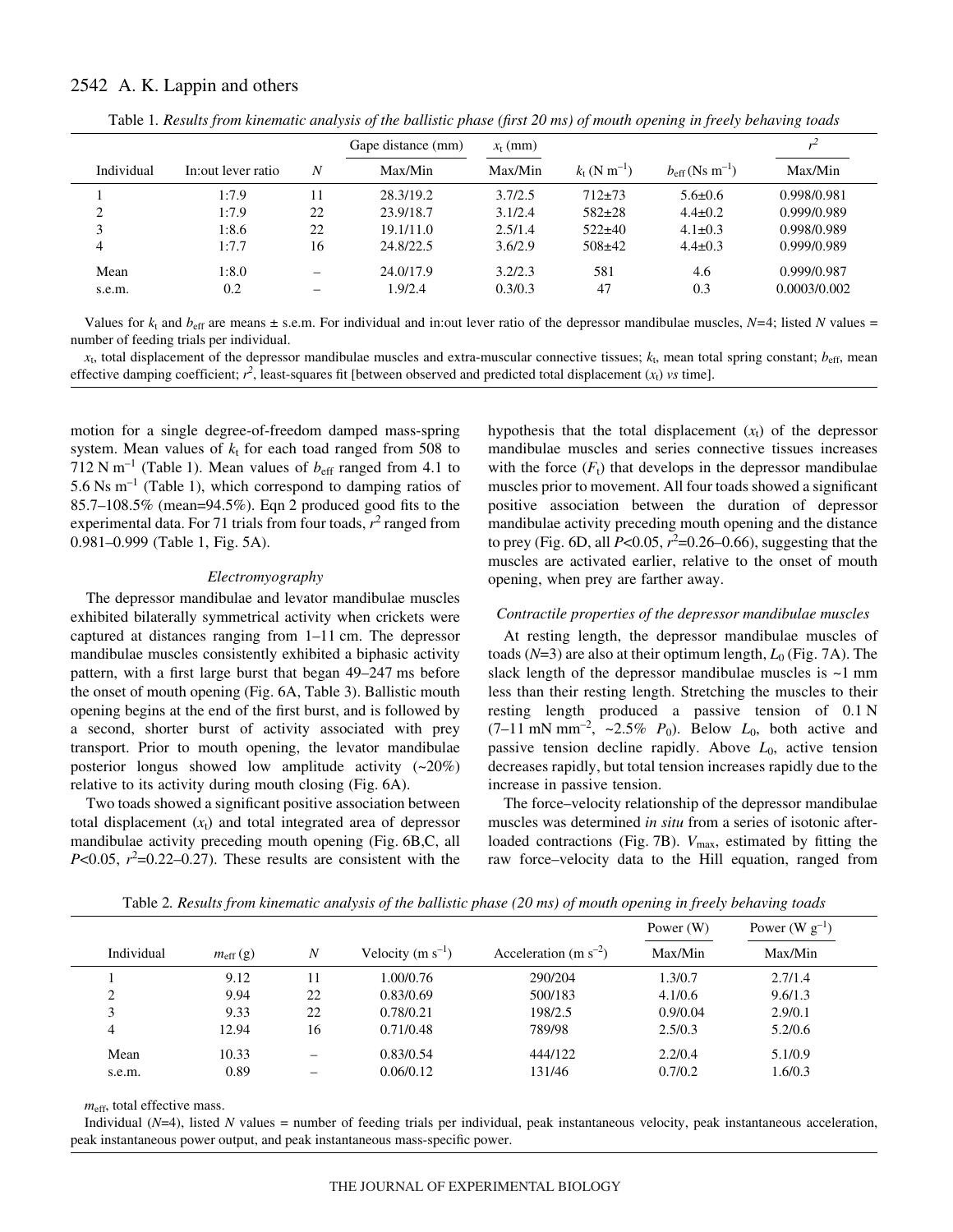3.5–3.7  $MLs^{-1}$  (58.9–63.9 mm s<sup>-1</sup>), with a mean of 3.6  $MLs^{-1}$ (*N*=3). The maximum shortening velocity of the depressor mandibulae is both absolutely and relatively much slower (by a factor of  $-4$ ) than the shortening velocity of frog limb muscles  $(V_{\text{max}} \sim 12 \, ML \, \text{s}^{-1})$  (Lutz and Rome, 1994; Lutz and Rome, 1996). The maximum shortening velocity is sufficiently low that, even unloaded, the depressor mandibulae muscles are predicted to shorten by no more than 0.07 *ML* (1.2 mm) in 20 ms.



Table 3. Amplitude, duration and integrated area of EMG *activity in the depressor mandibulae muscles preceding mouth*

|            |    | opening<br>Amplitude<br>(mV)                   | Duration<br>(ms) | Integrated<br>area (Vs) |
|------------|----|------------------------------------------------|------------------|-------------------------|
| Individual | N  | Max/Min                                        | Max/Min          | Max/Min                 |
|            | 11 |                                                | 247/91           |                         |
| 2          | 22 | 1.6/0.6                                        | 232/125          | 0.034/0.015             |
| 3          | 22 |                                                | 235/49           |                         |
| 4          | 16 | 1.9/0.8                                        | 236/94           | 0.042/0.017             |
|            |    | $N =$ number of feeding trials per individual. |                  |                         |

#### *Elastic properties of the depressor mandibulae muscles*

Load-clamp experiments were used to investigate the elastic properties of the depressor mandibulae muscles during elastic recoil. Original records for the load-clamp experiments in which the muscle was activated isometrically for 200 ms prior to load reduction are shown in Fig. 8A,B. From these records, the distance shortened during the fast phase was calculated for each load-clamp trial as described above (see Fig. 3). The maximum displacements  $(x<sub>m</sub>)$  obtained *in situ* using the force lever were  $2.6 \text{ mm}$   $(15.3\% \text{ ML})$ ,  $3.0 \text{ mm}$  $(17.5\% \; ML)$ , and  $2.5 \; mm$   $(15.3\% \; ML)$ , corresponding to changes in force  $(\Delta F)$  of 3.27 N, 3.34 N and 2.45 N, respectively (Fig. 8B, Table 4).

The load-clamp experiments demonstrate that the depressor mandibulae muscles behave as non-linear springs in which muscle displacement  $(x_m)$  during elastic recoil increases

Fig. 6. (A) Gape profile during prey capture (black line) synchronized with EMG activity of the depressor mandibulae (DM, red) and levator mandibulae posterior longus (LM, blue). The ballistic phase of mouth opening is completed during the first 20 ms and is followed by slower mouth opening as the prey item is transported into the oral cavity. The depressor mandibulae exhibits a large burst of activity that precedes the onset of movement by up to 250 ms, and a smaller burst that accompanies the increase in gape angle during prey transport. The levator mandibulae shows low-level activity before movement, followed by a large-amplitude burst during mouth closing. Neither muscle is active during ballistic mouth opening. (B) Examples of depressor mandibulae activity during a trial with a smaller total displacement  $(x_t=2.8~\text{mm}, 0.16~\text{ML},$  above) *vs* a trial with a larger total displacement  $(x_t=3.3 \text{ mm}, 0.19 \text{ ML}, \text{below})$ . Both trials are from the same toad (Ba 2). During the trial with the larger total displacement, the depressor mandibulae exhibits greater amplitude and a longer duration of activity prior to movement than during the trial with the smaller total displacement. Vertical lines delineate the ballistic phase of mouth opening. (C) Relationship between total integrated area of depressor mandibulae activity (mVs) preceding movement and total displacement (mm) during ballistic mouth opening (*N*=2). (D) Relationship between distance to prey (cm) and duration of depressor mandibulae activity prior to movement (*N*=4). Colors represent different individuals.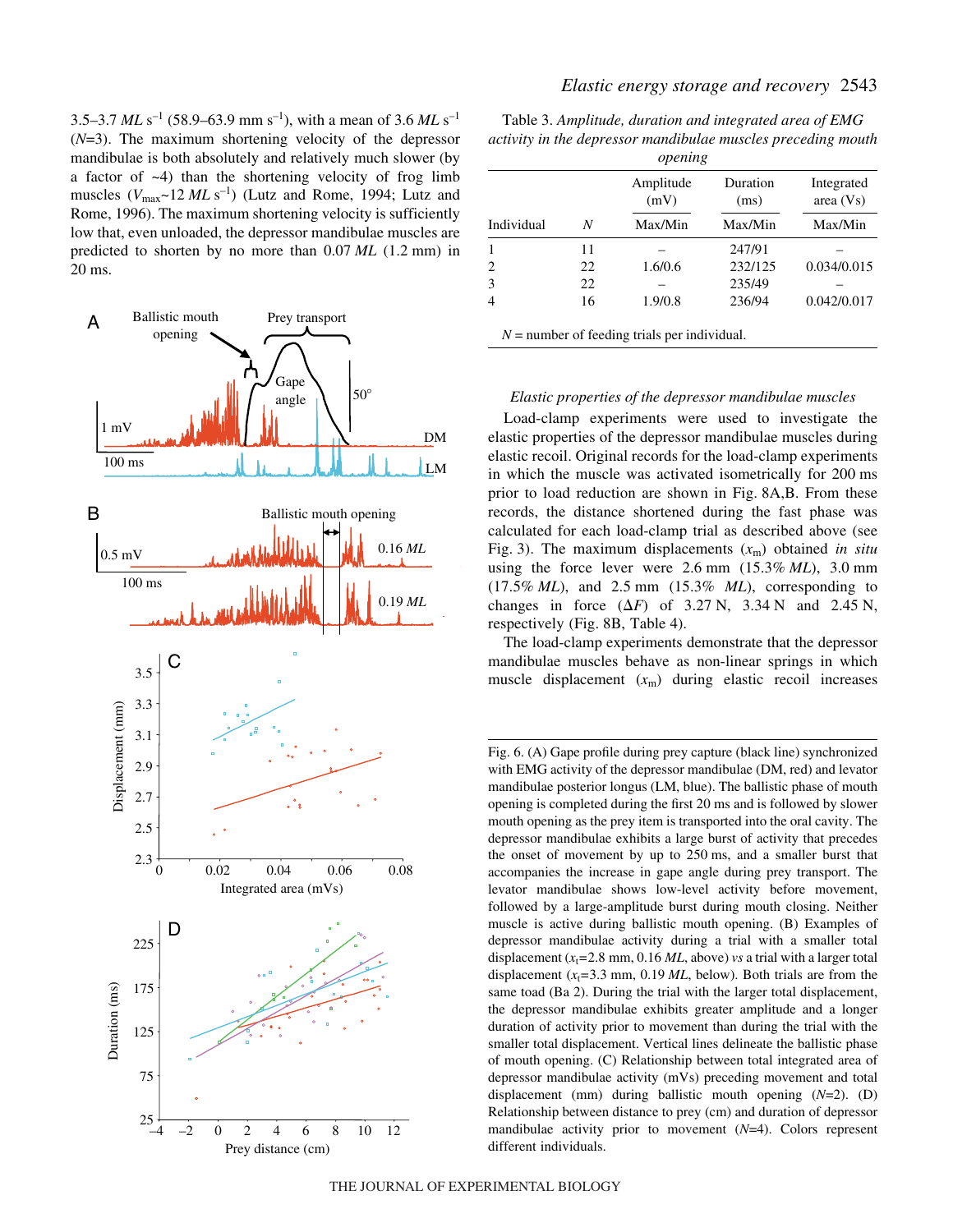exponentially with the change in load  $\Delta F = F_{before} - F_{after}$ . The shape of the exponential functions:

$$
x_{\rm m} = 10^{(\Delta F - c_1)/c_2} \tag{10}
$$

is described by two arbitrary constants,  $c_1$  (N) and  $c_2$  (kg s<sup>-2</sup>). For each series of load-clamp trials, coefficients  $c_1$  and  $c_2$  were chosen to best fit the observed force–displacement data (Fig. 9A). Eqn 10 produced good fits to the observed forcedisplacement data in all six series of load-clamp trials (0.973  $\le r^2 \le 0.997$ ; Fig. 9A).

The non-linear spring constant of the muscles,  $k<sub>m</sub>$ , is given by the first derivative of the inverse of Eqn·10  $[\Delta F = c_1 + c_2 \log(x_m)]$ 

$$
k_{\rm m} = c_2 / (2.303 x_{\rm m}) \,. \tag{11}
$$

As  $x_m$  approaches 0,  $k_m$  approaches infinity, so the exponential model is not valid when  $\Delta F$  is small. During elastic recoil, the stiffness (*k*m) of the depressor mandibulae muscles decreases rapidly and non-linearly as the change in force during



Fig. 7. (A) Length–tension curves for the depressor mandibulae muscle (*N*=3). At resting length (arrow), the muscle is at its optimum length  $(L_0)$ , and a small amount of passive tension  $(\sim 0.1 \text{ N})$  is present. Below resting length, active and passive tension decline rapidly. Colors represent different individuals (lines are best least-squares fit to third-order polynomials). Black dotted line represents mean for all individuals combined. (B) Force–velocity curves for the depressor mandibulae muscle  $(N=3)$ . For the three individuals,  $V_{\text{max}}$  was 3.74, 3.62, and 3.48  $MLs^{-1}$ . *P*=observed force, *P*<sub>0</sub>=maximum isometric force, *V*=observed velocity, *V*<sub>max</sub>=maximum shortening velocity. Colors represent different individuals (lines are best least-squares fit to Eqn 7). Black dotted line represents mean for all individuals combined.

Table 4. Force-lever experiments: maximum isometric force, *maximum stress and maximum displacement during loadclamp experiments*

|                                     |   | Isometric<br>force $(N)$ | <b>Stress</b><br>$(N cm^{-2})$ |      | $x_{\rm m}$ |
|-------------------------------------|---|--------------------------|--------------------------------|------|-------------|
| Individual                          | N | Max/Min                  | Max/Min                        | (mm) | $(\%$ ML)   |
| 1                                   | 7 | 4.0/3.2                  | 29.5/24.2                      | 2.6  | 15.3        |
| 2                                   | 6 | 3.6/3.4                  | 29.5/27.4                      | 3.0  | 17.6        |
| 3                                   | 6 | 2.5/2.2                  | 28.3/25.3                      | 2.5  | 15.3        |
| Mean                                |   | 3.4/2.9                  | 29.1/25.6                      | 2.7  | 16.1        |
| s.e.m.                              |   | 0.5/0.4                  | 0.4/0.9                        | 0.1  | 0.8         |
| $x_{\rm m}$ , maximum displacement. |   |                          |                                |      |             |

*N*=number of trials per individual. (See Fig. 8B for raw data.)

unloading  $(\Delta F)$  increases (Fig. 9B). The stiffness  $(k_m)$ decreases as  $\Delta F$  increases because the displacement  $(x_m)$ increases exponentially with  $\Delta F$ .

During load-clamp experiments,  $\Delta F$  can be controlled by varying either the duration of muscle stimulation  $(F_{before})$  or the clamp load  $(F<sub>after</sub>)$ . However, *in vivo*,  $F<sub>after</sub>$  is constant for a given toad at a given time, but toads can vary  $F_{\text{before}}$  (and therefore  $\Delta F$ ) by modulating the duration and/or amplitude of muscle activation prior to movement. In order to model ballistic mouth opening *in vivo*, the constants  $c_1$  and  $c_2$  from all six series of load-clamp experiments were regressed with  $F_{before}$  (Fig. 9C), so that the parameters  $x_m$  and  $k_m$  could be predicted for any value of  $\Delta F$  as follows:

$$
c_1 = 1.168 + 2.142F_{before}, \t(12)
$$

$$
c_2 = 0.263 + 0.504 F_{before} \,. \tag{13}
$$

Linear functions produced good fits to the experimentally derived coefficients  $(r^2=0.959$  and 0.929, respectively).

#### *Lever artifacts*

Due to the oscillatory artifacts introduced by the interaction between the muscle and the servo-controlled lever, previous workers (e.g. Huxley and Simmons, 1971; Ford et al., 1977) have questioned the usefulness of the loadclamp technique for understanding the viscoelastic properties of muscle. The oscillations in muscle length that follow the rapid decrease in load are caused by several factors,

Fig. 8. Original data from 200 ms load-clamp experiments. (A) Change in length, force and stimulation (black line) *vs* time for loadclamp trials at a high clamp force  $(2.60 \text{ N}, \text{blue lines})$  and a low clamp force (0.31 N, red lines). The depressor mandibulae muscles were stimulated isometrically for 200 ms before the load was reduced. (B) Original records of force (left) and change in length (right) *vs* time from load-clamp experiments (*N*=3 toads). Numbers to the right of the force traces indicate change in load  $(\Delta F)$ . Note that length traces (right) begin 200 ms after the onset of muscle stimulation.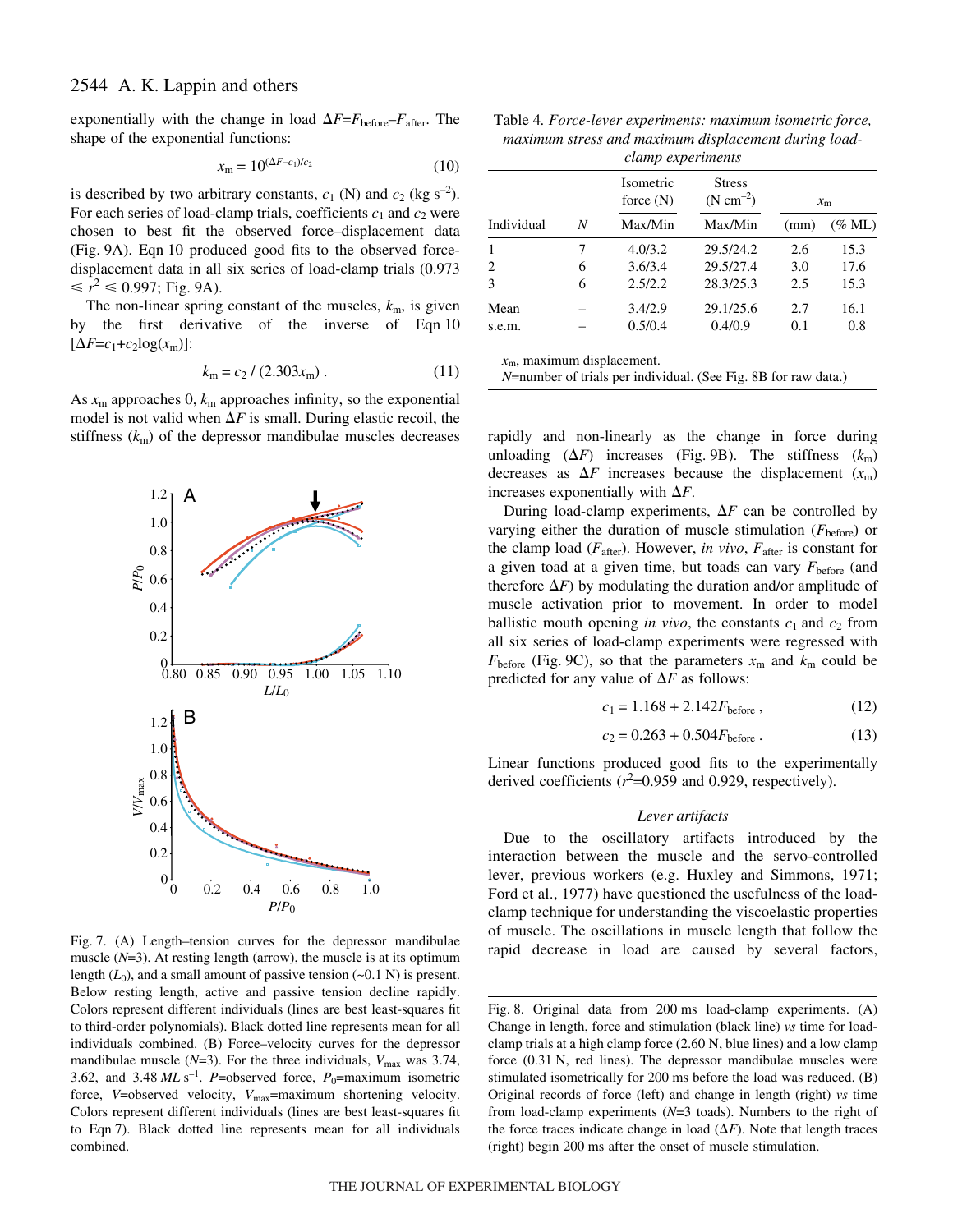

Fig. 8. For legend see previous page.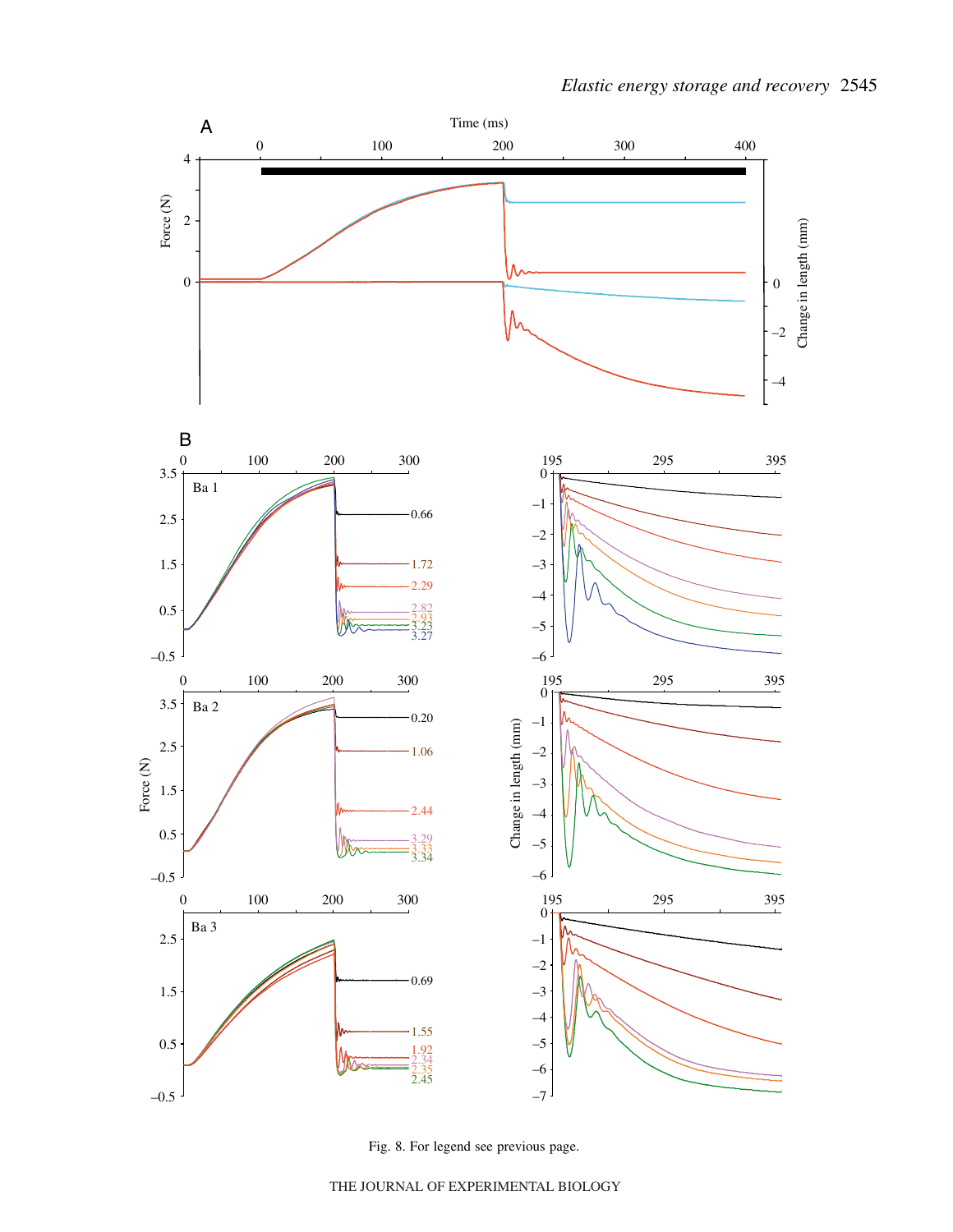



Fig. 9. Elastic properties of the depressor mandibulae muscles. Red lines: 200 ms muscle stimulation prior to load clamp  $(N=3)$ . Blue lines: 50 ms muscle stimulation prior to load clamp (*N*=2). Purple line: 100 ms muscle stimulation prior to load clamp  $(N=1)$ . (A) Change in force  $(\Delta F)$  *vs* displacement  $(x_m)$  of the depressor mandibulae during load-clamp experiments. (B) Spring constant (*k*m) as a function of the change in force  $(\Delta F)$  during load-clamp experiments. (C) Linear regressions between coefficients *c*<sup>1</sup> (N) and  $c_2$  (kg s<sup>-2</sup>) and muscle force (N). The coefficients describe the shape of the exponential function relating  $x_m$  to  $\Delta F$  (Eqn 9). Dotted lines show 95% confidence intervals for the regression slopes.

including: (1) conversion of elastic potential energy to kinetic energy in the muscle, which causes it to overshoot its equilibrium position; (2) the inertia of the force lever itself; and (3) the interaction between the muscle and the servocontrolled force lever, which arises from the delay in the response of the lever to changes in force. In the experiments reported here, the lever was tuned to produce minimal damping  $(2 \text{ ms step response}).$ 

We used a modeling approach to estimate the contribution of lever artifacts to the observed fast phase displacement. To

Fig.  $10$ . Elastic properties of extra-muscular connective tissues. (A) Time course of depressor mandibulae shortening, which equals total stretch of extra-muscular connective tissues at the origin and insertion, measured using digital imaging during *in situ* muscle stimulation. (B) Depressor mandibulae force *vs* depressor mandibulae shortening. The slope is equal to the spring constant of the extra-muscular connective tissues  $(k_e)$ , which averaged 1300 N m<sup>-1</sup>. (C) Relative depressor mandibulae shortening  $(L/L_0)$  as a function of relative muscle force (*P*/*P*0). Colors represent different individuals (*N*=3). Black dotted lines in B and C represent mean for all individuals combined.

estimate the expected time-dependent shortening of the muscle itself (in the absence of lever artifacts), we again used the time solution (Eqn·3) of the general equation of motion for a damped mass-spring system. We modeled the expected shortening behavior of the depressor mandibulae muscle using the load-clamp trial with the greatest change in force  $(3.34 \text{ N}, \text{see Fig. 8B})$ . For this trial, Eqn 3 was used to predict the expected time-dependent shortening behavior of the depressor mandibulae muscle (data not shown). The initial force, the change in force  $(\Delta F)$ , and the total fast phase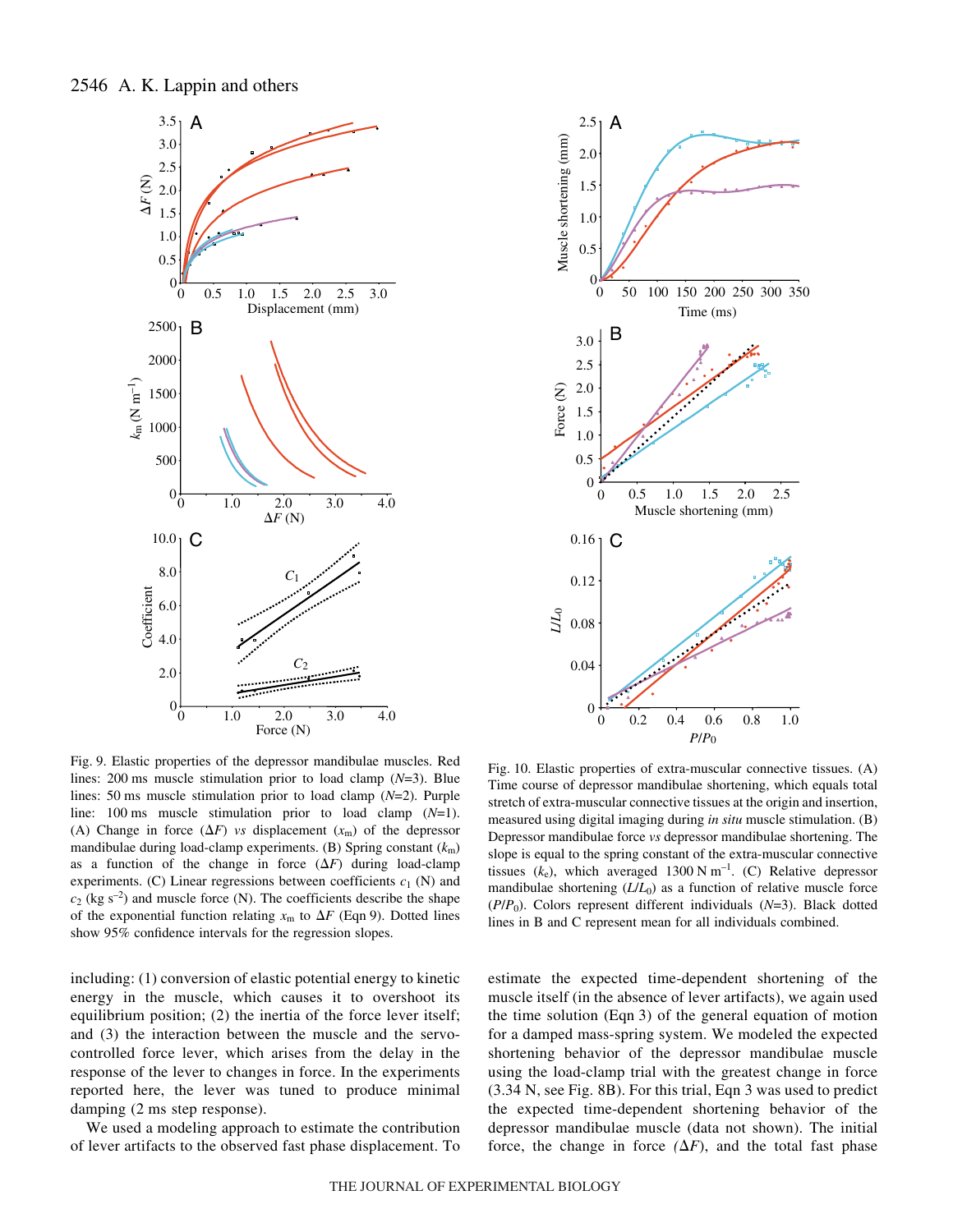displacement  $(x_t)$  were used to calculate the muscle stiffness (*k*m) at a given clamp load using Eqn·11. Berkeley Madonna (version 8.0.1) was used to find the value of the damping coefficient  $(b_{\text{eff}})$  that produced the best fit between the model and the observed relationship between muscle length and time. This simple model, which assumes no lever artifacts, explained 95.4% of the observed variance in muscle length *vs* time (see Fig. 8B) in the load-clamp experiment with the largest oscillations and the greatest change in force. It explained a higher proportion of the variance in trials for which the change in force was smaller. This modeling approach shows that, taken together, all lever artifacts combine to produce an increase in the magnitude of the first oscillation, but they have no measurable effect on the natural period of vibration.

At the lowest clamp load, the effective damping of the muscle plus lever was 15% of critical damping (*vs* 94.5% *in vivo*, where additional factors contribute). The lower effective damping of the muscle plus lever system results in a small underestimate of the fast phase displacement. When the damping ratio is decreased from 94.5% to 15%, the trace of muscle length intersects the line representing slow phase shortening 10 ms earlier (see Fig. 3), thus decreasing the time allotted for fast phase shortening, and thereby decreasing the estimated fast phase displacement. The 10 ms decrease in the duration of fast phase shortening results in a decrease in fast phase displacement of 0.3 mm in a 17.0 mm muscle.

### *Estimating strain in series elastic elements during depressor mandibulae stimulation*

During supramaximal depressor mandibulae stimulation *in situ*, the total strain of extra-muscular series elastic structures of the cranium and lower jaw ranged from  $1.5$  to  $2.3$  mm  $(8.9-14.1\%~ML)$  among the three specimens (Fig. 10A,C). Strain in the retroarticular process along the line of action of the depressor mandibulae ranged from 8.1 to 12% *ML*, with a mean of 10.6% (data not shown). Strain at the muscle's cranial origin ranged from 0.9 to 2.4% *ML* (data not shown).

For each muscle, data on shortening of the depressor mandibulae *vs* time, collected using *in situ* muscle stimulation with synchronous digital imaging, were combined with force *vs* time data from the same muscle, collected using the force lever, to produce estimates of the total strain in extra-muscular connective tissues as a function of muscle force (Fig. 10B). The force *vs* strain relationship was linear in two of three cases (Fig. 10B, pink and blue symbols), and was linear when data from all three specimens were pooled. The spring constant for all extra-muscular structures combined (*k*e) was estimated as the slope of the linear relationship between total muscle shortening and force, constrained to pass through the origin. For any given force, the total strain in extra-muscular connective tissues  $(x_e)$  was estimated as the product of muscle length  $(l_m)$  and the linear function relating relative force  $(F_{rel})$ to relative strain (measured as a proportion of muscle length).

The spring constant for all extra-muscular structures



Fig. 11. Transmission electron micrograph of depressor mandibulae sarcomeres at resting (= optimal) length. The sarcomeres are short  $(-1.5 \mu m)$  compared to those of typical vertebrate skeletal muscles. The A-band (double-headed arrow) is also proportionately shorter  $(-1.0 \mu m)$  so that the relative overlap of thick and thin filaments is similar to that of a typical vertebrate skeletal muscle at *L*0. Scale bar,  $1 \mu m$ .

combined  $(k_e)$ , estimated as the slope of the linear relationship between total muscle shortening and force (Fig. 10B), was 1300 N m<sup>-1</sup> (range=1040–1865 N m<sup>-1</sup>). The total strain  $(x_e)$  in all extra-muscular structures combined was estimated from the slope of the relationship between relative strain and relative force (Fig. 10C) with the intercept constrained to pass through the origin (Fig.  $10C$ ):

$$
x_{\rm e} = 0.118 l_{\rm m} F_{\rm rel} \,, \tag{14}
$$

where  $l_m$ =muscle resting length and  $F_{rel}$ =relative force ( $P/P_0$ ).

#### *Sarcomere length*

Transmission electron microscopy demonstrates that toad depressor mandibulae muscles at resting (=optimal) length have sarcomeres that are considerably shorter (1.5  $\mu$ m) than is typical for sarcomeres of vertebrate skeletal muscle at *L*<sup>0</sup>  $(1.98-2.64 \,\mu\text{m})$  (Burkholder and Lieber, 2001) (Fig. 11). The myosin filaments (A-band) are proportionately shorter (1.0 *vs*  $1.6 \mu m$ ) so that the relative degree of myofilament overlap is similar to that of a typical vertebrate sarcomere at *L*0. Sarcomere length varied significantly among muscle regions (ANOVA:  $F_{3,119}$ =216.2, *P*<0.0001), although the difference among regions is relatively small. Sarcomere lengths (mean  $\pm$ s.e.m.) were 1.52±0.015, 1.32±0.004, 1.44±0.004 and  $1.49\pm0.007$  µm in the superficial belly, deep belly, origin and insertion, respectively.

#### *Elastic recoil model of ballistic mouth opening in toads*

The purpose of the elastic recoil model was to account for the observed strain, shortening velocity, acceleration and power output of the depressor mandibulae muscles and series connective tissues during ballistic mouth opening. The model is based on the elastic properties of the muscles (measured *in situ* during load-clamp experiments, Eqn 10 and 11) and extramuscular connective tissues (measured *in situ* during muscle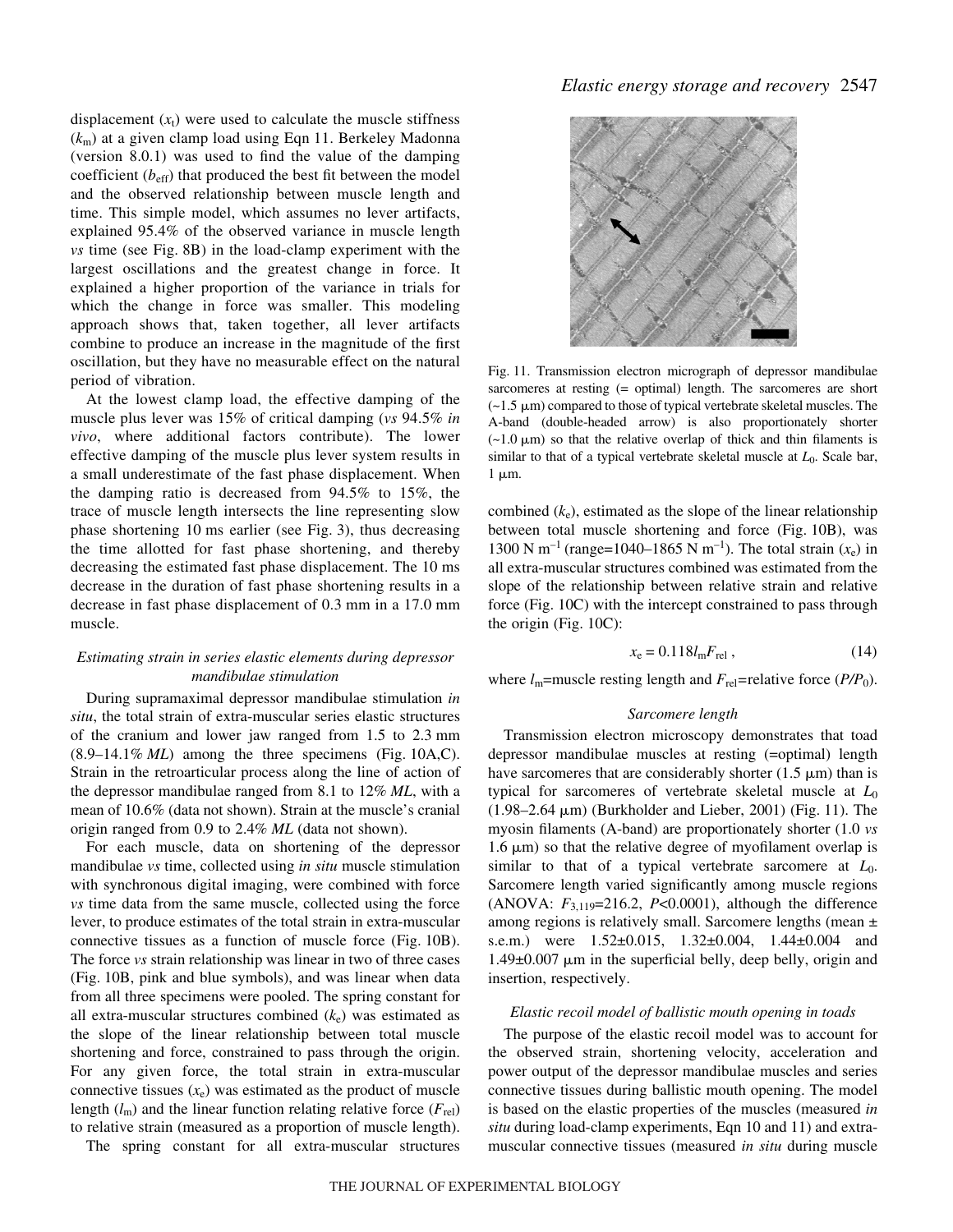

Fig. 12. (A) Displacement  $(x_m, x_e, x_t)$  predicted by the elastic recoil model as a function of the force developed by the depressor mandibulae muscles prior to movement. At all but the lowest forces ( $>0.25$  N), the depressor mandibulae muscles ( $x<sub>m</sub>$ ) contribute more to total displacement  $(x_t)$  than the extra-muscular connective tissues  $(x_e)$ . (B) Load-dependence of the relationship between depressor mandibulae force prior to movement ( $F_{before}$ ) and total stiffness ( $k_t$ ). The loads illustrated include 10 times the *in vivo* load (0.89 N, blue line), 5 times the *in vivo* load (0.45 N, brown line), twice the *in vivo* load (0.18 N, yellow line) and the observed *in vivo* load (0.09 N, black line), half the *in vivo* load (0.045 N, green line), and one tenth the *in vivo* load (0.009 N, red line). (C) Observed *vs* predicted relationship between the depressor mandibulae force prior to movement  $(F_{before})$ and total stiffness  $(k_t)$ . The solid line shows the total stiffness predicted by the elastic recoil model at the *in vivo* load. Dotted lines represent the 95% confidence interval. Colored symbols show the observed relationship between depressor mandibulae force prior to movement ( $F_{before}$ ) and total stiffness ( $k_t$ ) for each individual toad (mean *±* s.e.m.) estimated by fitting the observed kinematic data to Eqn 3.

stimulation experiments, Eqn 14), in the context of their anatomical arrangement (Fig. 4, Eqn 8 and 9).

The paired depressor mandibulae muscles originate on the cranium and insert on the retroarticular processes of the lower jaw (Fig. 4). Each muscle was modeled as a force generator and a spring arranged in series (red symbols). On each side of the cranium, the depressor mandibulae muscle is arranged in series with a spring element that represents the sum of all extramuscular structures that are strained by contraction of the depressor mandibulae prior to movement (i.e. cranium and retroarticular process). The springs on the left and right sides of the cranium are arranged in parallel and, from these, the effective mass is suspended (Fig. 4).

Given these anatomical arrangements, the total displacement  $(x<sub>t</sub>)$  is equal to the sum of the displacements of the muscle spring  $(x<sub>m</sub>)$  and connective tissue spring  $(x<sub>e</sub>)$  arranged in series on each side of the cranium (Eqn 8). Substituting the experimentally derived expressions for  $x_m$  (Eqn 10) and  $x_e$ (Eqn 14) gives the expression for the predicted total displacement  $(x_t)$ :

$$
x_{t} = 10^{(\Delta F - c_{1})/c_{2}} + 0.118 l_{m} F_{rel} . \qquad (15)
$$

On each side of the cranium, the total stiffness of the muscle spring and connective tissue spring arranged in series is equal to the reciprocal of the sum of the compliances. The total stiffness  $(k_t)$  is equal to twice this value (Eqn 9) because the springs on each side of the cranium are arranged in parallel. Substituting the experimentally derived expressions for *k*<sup>m</sup> (Eqn 11) and  $k_e$  (mean=1300 N m<sup>-1</sup>) gives:

$$
k_{\rm t} = 2[(2.303x_{\rm m}/c_2 + 1/1300)^{-1}].\tag{16}
$$

The model was implemented for each trial (*N*=71) from each individual toad (*N*=4) by: (1) estimating the *in vivo* inertial load  $(F_{after} = m_{eff}g)$  from anatomical measurements; (2) estimating the total displacement  $(x_t)$  from digital images; (3) solving for the unique value of *F*before that corresponds to the observed total displacement  $(x_t)$ ; and (4) using the value of  $F_{before}$  and the equations to calculate  $x_m$ ,  $x_e$ ,  $k_m$  and  $k_e$ .

In the model, connective tissue strain increases linearly with force, whereas muscle strain increases slightly non-linearly with

Table·5. *Elastic properties of the toad cranium predicted from the elastic recoil model in simulations representing the maximum and minimum strain observed for each individual*

| Individual                  | $x_{\rm m}$ (mm)<br>Max/Min | $x_e$ (mm)<br>Max/Min | $k_{\rm t}$ (N m <sup>-1</sup> )<br>Max/Min | $b_{\rm eff}$ (Ns m <sup>-1</sup> )<br>Max/Min |
|-----------------------------|-----------------------------|-----------------------|---------------------------------------------|------------------------------------------------|
|                             | 2.2/1.5                     | 1.5/1.0               | 561/553                                     | 4.91/4.88                                      |
| $\mathcal{D}_{\mathcal{L}}$ | 1.8/1.4                     | 1.3/1.0               | 576/558                                     | 4.36/4.28                                      |
| 3                           | 1.3/0.7                     | 1.2/0.7               | 714/585                                     | 4.80/4.35                                      |
| 4                           | 2.0/1.6                     | 1.6/1.3               | 581/574                                     | 4.70/4.67                                      |
| Mean                        | 1.8/1.3                     | 1.4/1.0               | 608/567                                     | 4.69/4.54                                      |
| s.e.m.                      | 0.2/0.2                     | 0.09/0.1              | 36/7                                        | 0.12/0.14                                      |

 $x_m$ , muscle strain;  $x_e$ , connective tissue strain;  $k_t$ , total spring constant;  $b_{\text{eff}}$ , effective damping coefficient.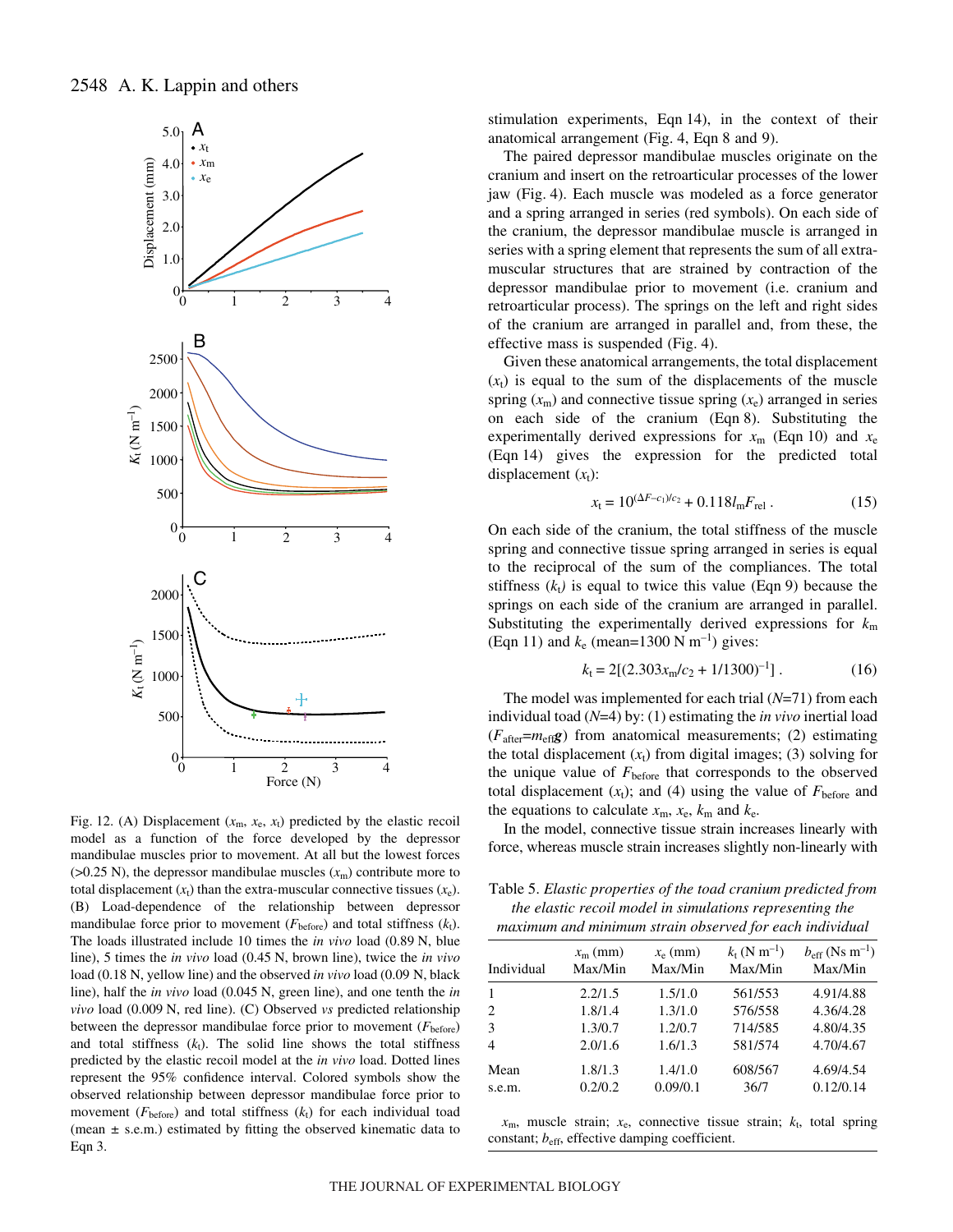force (Fig. 12A). At all but the lowest forces  $( $0.25 \text{ N}$ ), strain)$ in the depressor mandibulae muscles is greater than strain in the extra-muscular connective tissues. Estimated maximum depressor mandibulae strain *in vivo* ranged from 1.3 to 2.2 mm, and estimated maximum connective tissue strain *in vivo* ranged from 1.2 to 1.6 mm (Table 5). In the *in situ* experiments (loadclamp and series connective tissue strain), the force that develops in the depressor mandibulae muscles (i.e. maximum isometric force) is higher than that achieved *in vivo* (i.e. voluntary force). Thus, the estimated *in vivo* displacement of the depressor mandibulae muscles and extra-muscular connective tissues is smaller than that observed *in situ*, as expected.

In the model, the total stiffness  $(k<sub>t</sub>)$  during elastic recoil varies non-linearly as a function of both the force that develops prior to movement and the external load during movement (Fig. 12B). During elastic recoil, the total stiffness is greater either when the force before movement is smaller or when the external load is larger (i.e. whenever  $\Delta F$  is smaller). The elastic properties of muscle during elastic recoil thus differ substantially from the elastic properties of both inactive muscle, in which stiffness increases non-linearly with stretch, and active muscle under isometric conditions, in which stiffness increases linearly with force.

The model contains three sources of random error, including the confidence intervals for the slopes of the coefficients  $c_1$  and  $c_2$  with respect to total force (Fig. 9C) and variation among individuals in the stiffness of the extra-muscular connective tissues (Fig. 10B). Because these sources of error are statistically independent, the probability that all three variables will exhibit values outside their 95% confidence intervals simultaneously is equal to  $(0.05)^3$ , or  $0.000125$ . Thus, the 95% confidence interval for the model as a whole was calculated from the 62.8% confidence intervals for each of the three variables  $[1-(0.628)^{3} = 0.05$ ; Fig. 12C, dotted lines]. The 95% confidence intervals of the model as a whole are relatively large because the estimated values of each variable are based upon relatively small samples (*N*=3–6).

The elastic recoil model was tested by comparing the total spring constant  $(k_t)$  estimated from *in vivo* kinematics using Eqn 3 (Table 1) to the values of  $k_t$  predicted by the elastic recoil model (Table 5). In general, there is a good match between the observed and predicted parameters (Fig. 12C). The observed values of  $k_t$  ranged from 508–712 N m<sup>-1</sup>, with a mean of 581 $\pm$ 47 N m<sup>-1</sup> (Table 1). Values of  $k_t$  predicted by the model ranged from 550 to 714  $N \text{ m}^{-1}$ , with a mean of  $608\pm37$  N m<sup>-1</sup> (Table 5). For all four individuals, the values of  $k_t$  estimated from kinematics were well within the  $95\%$ confidence interval for the  $k_t$  predicted by the elastic recoil model and *vice versa* (Fig. 12C).

#### **Discussion**

#### *Ballistic mouth opening during feeding in toads*

*In vivo* studies of ballistic mouth opening in toads suggest that elastic strain energy is stored during activation of the depressor mandibulae muscles prior to mouth opening, and that

strain energy is recovered during ballistic mouth opening. During ballistic prey capture, the jaws of toads open to angles of up to  $60^{\circ}$  in less than 20 ms. The depressor mandibulae muscles and series connective tissues shorten by up 21.4% of the muscle's resting length. The muscle mass-specific peak instantaneous power output of the depressor mandibulae muscles and associated connective tissues is up to 9600 W  $kg^{-1}$ , more than 25 times the power output of frog hip extensors (m. semimembranosus) during jumping (Lutz and Rome, 1994). The high instantaneous velocities, accelerations and power output support the hypothesis that the mechanism of ballistic mouth opening involves the storage and recovery of elastic strain energy.

Electromyograms synchronized with digital images of freely behaving toads demonstrate that the depressor mandibulae muscles are active for up to 250 ms prior to the onset of ballistic mouth opening. The depressor mandibulae muscles are deactivating, or electrically silent, during ballistic mouth opening  $(Fig. 6)$ . It appears that de-activation during movement may increase the efficiency of recovery of elastic strain energy. Lou et al. showed (Lou et al., 1999) that work stored in the series elastic component of dogfish axial muscle could be recovered completely as external work when the muscle shortened during relaxation, whereas only 80% of the work was recovered if the muscle remained active during shortening.

### *Strain of elastic elements in series with the depressor mandibulae muscles*

Digital imaging demonstrates that both the cranium, at the muscle's origin, and the retroarticular process, at the muscle's insertion, are strained during *in situ* stimulation of the depressor mandibulae muscles. The average total strain in extra-muscular connective tissues (at the origin and insertion combined) resulting from depressor mandibulae stimulation increases linearly with muscle force, and reaches strains of up to 14% *ML* at maximum isometric force. The measured strain is higher than expected, especially given the short length  $(\leq 1$  mm) of the aponeurosis (i.e. broad, flat tendon) that connects the depressor mandibulae muscle to the retroarticular process of the lower jaw. Most of the strain (12% *ML*) is borne by the retroarticular process itself along the line of action of the depressor mandibulae muscles. Although the observed strain in extra-muscular connective tissues is relatively large, it is not sufficient to account for the maximum total strain observed *in vivo* (i.e. up to 21.4% *ML* at *in vivo* forces estimated to be <70% of maximum isometric force). Thus, sources of strain in addition to the extra-muscular connective tissues must necessarily contribute to the total strain observed *in vivo*.

### *Strain within the depressor mandibulae muscles*

*In situ* load-clamp experiments were used to quantify the elastic properties of the depressor mandibulae muscles themselves. During rapid unloading, the depressor mandibulae muscles behave as non-linear springs. The elastic properties of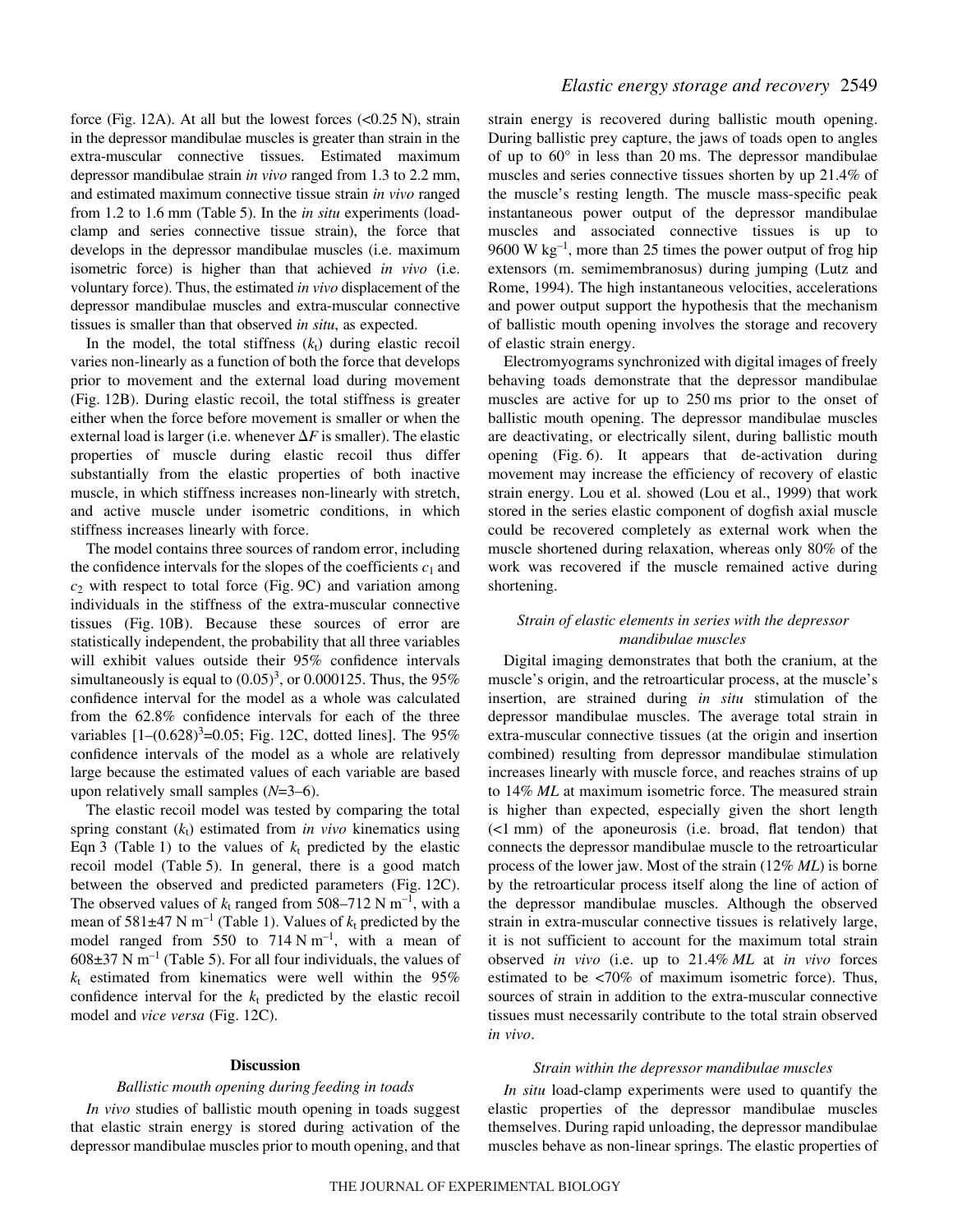the muscle are determined by: (1) the force achieved prior to movement, and (2) the change in force during unloading. For a given level of muscle force, the displacement from equilibrium increases exponentially as the change in force increases (Eqn 10, Fig. 9A). The spring constant  $(k<sub>m</sub>)$  decreases non-linearly with the change in force  $(\Delta F)$ , a function of both the force that develops before movement and the external load during movement (Fig. 9B).

Load-clamp experiments demonstrate that the depressor mandibulae muscles of toads experience large displacements from equilibrium when the change in force is large. Depressor mandibulae muscles of 16.3–17 mm resting length were observed to shorten by up to  $2.5-3.0$  mm  $(15.3-17.5\%$  *ML*) when the load was decreased rapidly following 200 ms of supramaximal stimulation. The corresponding changes in force were  $2.45-3.34$  N  $(2.48-3.42$  N before the load-clamp minus 0.03–0.08 N during the load-clamp). In preliminary studies, we also have observed large strains at low loads during *in situ* load-clamp experiments in other anuran muscles. For example, strains of up to 16% *ML* are observed in the semimembranosus muscles of *Rana pipiens* using similar techniques (Pilarski et al., 2003). Previous studies typically report strains of 2–6% in the series elastic component of active muscle (Jewell and Wilkie, 1958; Akimoto and Sugi, 1999; Lou et al., 1999).

# *Accounting for the observed strain during load-clamp experiments*

In the load-clamp preparation, many sources contribute to the total observed strain. Sources external to the depressor mandibulae muscles include: (1) the microfilament connection between muscle and lever, and (2) the cranium at the muscle's origin. In the load-clamp experiments, muscle stimulation cannot deform the retroarticular process as it does *in vivo* because the muscle insertion is tied off with microfilament. In load-clamp tests on the microfilament alone, the mean strain was 0.06 mm (0.36% *ML*) and was independent of load over a range of loads that exceeded the maximum isometric force of the muscles used in this study. At maximum isometric force, the strain at the cranial origin of the depressor mandibulae was 2%·*ML* during *in situ* supramaximal muscle stimulation  $(0.34 \text{ mm in a } 17 \text{ mm muscle})$ . Thus, of the 3.0 mm of strain (maximum) that was observed in the depressor mandibulae muscle in load-clamp experiments, only  $0.4 \text{ mm } (13.3\%)$  can be attributed to sources outside the muscle.

In theory, sources of strain within the depressor mandibulae muscle include: (1) parallel elastic elements, which are strained when the muscle is passively stretched to its *in vivo* resting length at the beginning of each load-clamp trial; and (2) series elastic elements within the muscle, including the cross bridges and filament lattice (Huxley and Simmons, 1971; Wakabayashi et al., 1994), which are strained by the shortening of sarcomeres in active muscle. The strain in parallel elastic elements within the depressor mandibulae muscle contributes up to  $0.7$  mm  $(23.3%)$  to the maximum observed strain  $(3.0~mm)$ . Based on values from the literature, the strain in the cross bridges and sarcomere lattice is  $~6$  nm per half sarcomere (Huxley, 1974), with 30–50% of the strain in the cross bridges themselves and 50–70% of the strain in the thick and thin filaments (Kojima et al., 1994; Wakabayashi et al., 1994). In a depressor mandibulae sarcomere  $(1.5 \mu m)$ , this corresponds to a strain of only 0.14 mm in a 17 mm muscle. The measured strain in parallel elastic elements and the sarcomere lattice accounts for only  $0.84$  mm  $(32.3%)$  of the total 2.6 mm of strain that develops within a 17 mm depressor mandibulae muscle. The source of the additional 1.76 mm of strain  $(67.7\%$ of the total, or 77 nm per half sarcomere in a  $1.5 \mu m$ sarcomere) remains to be determined.

Previous studies of strain in the series elastic component of active muscles typically report values of 2–6% *ML* at maximum isometric force. Working with frog sartorius muscle at  $L_0$ , and controlling for the total compliance in their apparatus, Jewell and Wilkie reported (Jewell and Wilkie, 1958) that the contribution of the series elastic component to muscle shortening was only 2% of total muscle length at 2°C using clamp loads as low as  $3\%$  of  $P_0$ . Lou et al. estimated that the series elastic component of red muscle fibers of the dogfish extends by 5% at maximum isometric force and a temperature of 12°C (Lou et al., 2002). Akimoto and Sugi estimated the extension of the series elastic component of horseshoe crab telson muscle at 6% of the slack muscle fiber length at 18–24°C (Akimoto and Sugi, 1999). In horseshoe crab telson, although the relative strain in the series elastic component of muscle fibers is only 6% of the slack sarcomere length, the absolute strain is 210 nm per half sarcomere due to the extreme length of the sarcomeres  $(7 \mu m)$ . On the basis of cinematographic studies of isometrically contracting fiber bundles, Sugi et al. suggest (Sugi et al., 2000) that the elastic titin protein, which extends from the M-line to the Z-disk, might contribute to the series elasticity of horseshoe crab telson muscle.

### *Adaptations of the depressor mandibulae for storage and recovery of elastic strain energy*

The depressor mandibulae muscles of toads possess characteristics that suggest that they may be specialized for powering ballistic prey capture. Relative to anuran species that lack ballistic tongue projection, the depressor mandibulae muscles of toads are hypertrophied. Their mass exceeds that of all six pairs of jaw adductor muscles combined, and their physiological cross-sectional area is more than twice that of the largest jaw adductors, the mm. levator mandibulae posterior longus. This hypertrophied condition, relative to the size of the feeding apparatus as a whole, likely enhances the amount of elastic strain energy that can be stored and subsequently recovered to power ballistic prey capture. In addition, the sarcomeres of the depressor mandibulae muscle in toads are shorter  $(1.5 \mu m)$  than is typical for vertebrate striated muscle (e.g.  $1.98-2.64 \mu m$ ) (Burkholder and Lieber, 2001). The shorter length of the sarcomeres is expected to result in greater muscle shortening velocity at the expense of decreased force, relative to typical vertebrate sarcomeres, assuming that the intrinsic rate of sarcomere shortening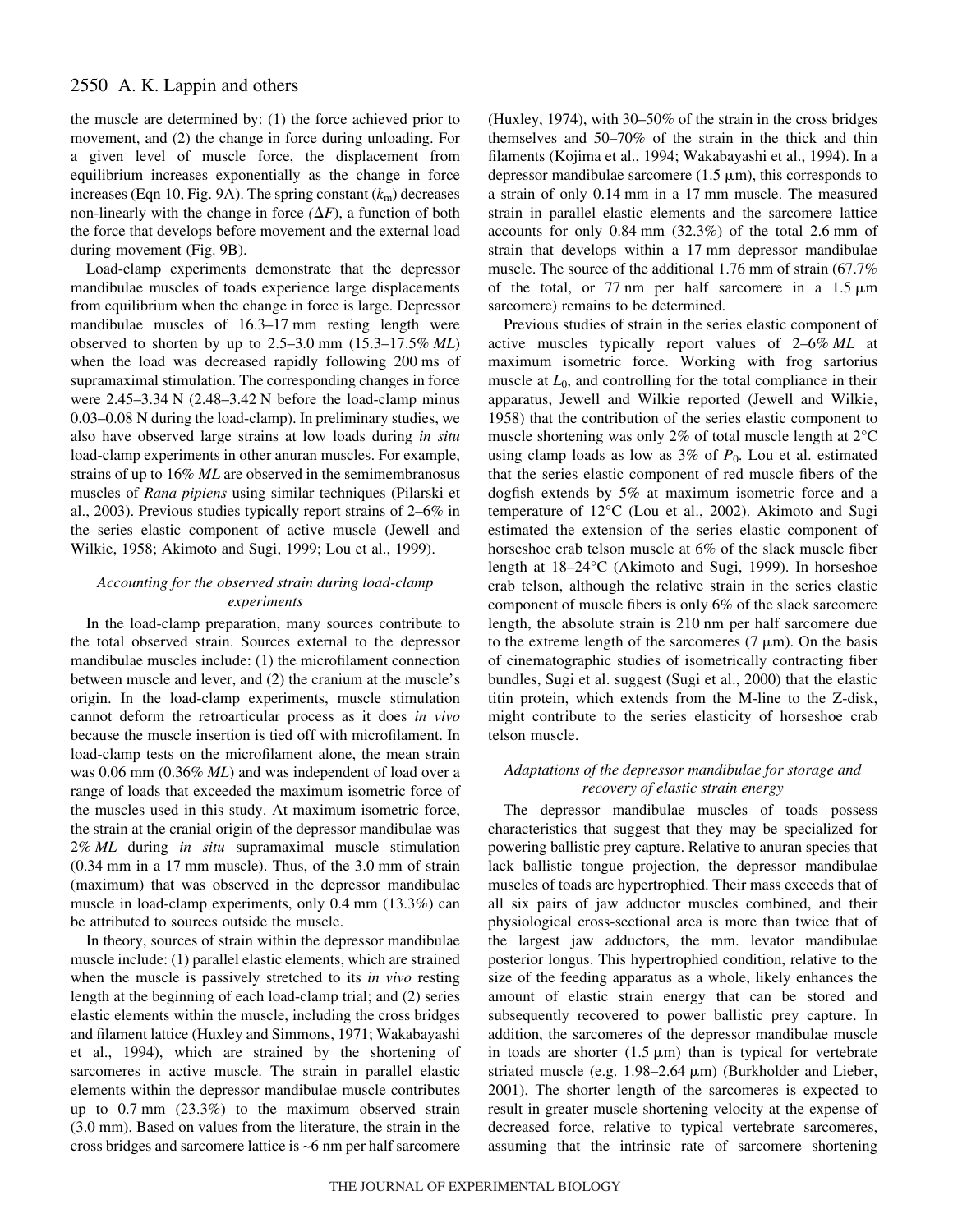remains the same (Eckert, 1988). Therefore, it is somewhat surprising that the  $V_{\text{max}}$  of toad depressor mandibulae muscles (up to 63.9 mm s<sup>-1</sup>, or 3.7  $MLs^{-1}$ ) is both absolutely and relatively much lower than the  $V_{\text{max}}$  of anuran limb muscles (e.g. semimembranosus of *Rana pipiens*,  $V_{\text{max}}=12 \, \text{ML s}^{-1}$ ) (Lutz and Rome, 1994; Lutz and Rome, 1996). Finally, passive tension develops at relatively short sarcomere lengths (97%·*L*0) in the depressor mandibulae muscles of toads. This may indicate that they possess a relatively short and stiff isoform of titin (see Wang et al., 1991), which would increase both the total elastic energy stored and the rate of recovery of elastic strain energy during ballistic movement.

### *Elastic recoil model of ballistic mouth opening in toads*

*In situ* measurements of the elastic properties of extramuscular connective tissues of the cranium and mandible, as well as the depressor mandibulae muscles themselves, were combined to produce an elastic recoil model of ballistic mouth opening during feeding in toads. For a given level of force prior to movement, the model predicts the total displacement  $(Fig. 12A)$  and the total stiffness  $(Fig. 12B, C)$  during elastic recoil based on the measured elastic properties of the individual components. A major result that emerges from the model is that, over the physiological range of forces for the muscles used in this study, strain is greater in the depressor mandibulae muscles than in the extra-muscular connective tissues, except at the lowest forces  $( $0.25 \text{ N}$ ), at which the$ strains are approximately equal (Fig. 12A).

Due to the non-linear relationships among total displacement, total stiffness and force (Fig. 12A,B, Eqn 15, 16), the elastic recoil model predicts that the total elastic energy stored prior to movement will increase linearly with the force developed by the depressor mandibulae muscles prior to movement. Over the physiological range of muscle forces and *in vivo* loads, the elastic strain energy  $(0.5kx^2)$  stored in extramuscular connective tissues is greater than that stored in the depressor mandibulae muscles, due to their greater stiffness (Table 5). The energy stored in these structures is difficult to estimate because the total energy stored in cranial structures prior to movement  $(0.5k<sub>t</sub>x<sub>t</sub><sup>2</sup>)$  is less than the sum of the energy that would be stored in the individual components in isolation  $(0.5k_{e}x_{e}^{2}+0.5k_{m}x_{m}^{2})$ . The reason for the inequality is that the total stiffness of springs arranged in series is equal to the reciprocal of the sum of the compliances, rather than the sum of the spring constants. Theoretically, in isolation, given the respective mean displacements and spring constants of the muscles and extra-muscular connective tissues (Table 5), each muscle spring would store 0.98 mJ of elastic potential energy prior to movement, whereas the extra-muscular connective tissues on each side of the cranium would store 1.27 mJ. The actual estimated energy stored in all spring elements of the toad cranium and mandibles arranged in series is 4.24 mJ, which corresponds well with estimates based on the positive integral of instantaneous power derived from kinematic analyses  $(Fig. 5B)$ .

Although the energy recovered during movement cannot be

greater than the potential energy stored prior to movement, the rate of energy recovery (or power output) depends more strongly on the natural frequency [SQRT(*k*/*m*)] than on the elastic potential energy. Therefore, to understand how the recovery of elastic potential energy contributes to the power of ballistic movements, it is important not only to investigate the energy stored prior to movement, but also elastic properties during movement. Historically, analyses of ballistic movements such as jumping have used the equations of projectile motion to estimate the amount and rate of energy recovered during movement, and have measured the contribution of extra-muscular series elastic elements (e.g. tendons) to elastic energy storage prior to movement (e.g. Alexander and Bennet-Clark, 1977). Typically, these studies ignore the relationship between natural frequency and power output, and assume that muscle itself contributes nothing in terms of strain, stiffness, or energy to elastic recoil. However, a complete explanation of ballistic motion requires not only an accounting of whether sufficient energy is stored in extramuscular springs, but also how elastic properties (i.e. strain and stiffness) contribute to elastic energy storage and the rate of energy recovery.

A classic, well-studied example of the role of elastic strain energy storage and recovery in powering ballistic movements is jumping and kicking in locusts (Bennet-Clark, 1975; Burrows and Morris, 2001). Based on analyses of ballistic motion combined with a detailed analysis of the elastic properties of the cuticle (i.e. semilunar process) and apodeme of the extensor tibiae muscle in locusts whose femora and tibiae ranged in length from  $24-25$  mm, Bennet-Clark concluded (Bennet-Clark, 1975) that the strain energy stored in these structures is greater than the energy recovered from them during the ballistic movement. However, it is informative to ask whether the strain observed in the cuticle (semilunar process) and apodeme of the extensor tibiae muscle of the locust hindlimb can account for the joint extensions observed during kicking and jumping in locusts, and, if not, how much strain the muscle itself might contribute. A kicking locust extends its leg from 30° to 180° in as little as 3 ms (Burrows and Morris, 2001). Using the law of cosines, if a 25 mm tibia is rotated through an angle of 150° during leg extension, then the displacement of the distal end of the tibia is 48.3 mm. The in-lever/out-lever ratio of the extensor tibiae muscle is 1:35, so the total displacement of the muscle-apodeme-semilunar process complex is 1.4 mm. Bennet-Clark observed (Bennet-Clark, 1975) a maximum strain in the semilunar process of 0.4 mm and in the extensor tibiae muscle apodeme of 0.48 mm, together accounting for only  $63\%$   $(0.88/1.4 \text{ mm})$  of the total strain necessary for leg extension in a locust with a 25 mm tibia. If the extensor tibiae muscle were to provide this additional strain, it would need to shorten by  $0.52 \text{ mm}$  (12% of the length of its longest fibers) at a rate of  $40 \, ML \, s^{-1}$ . These values are within the range of strains (Tables 1, 5) and strain rates (Table 2) observed in the depressor mandibulae muscles of toads in the present study.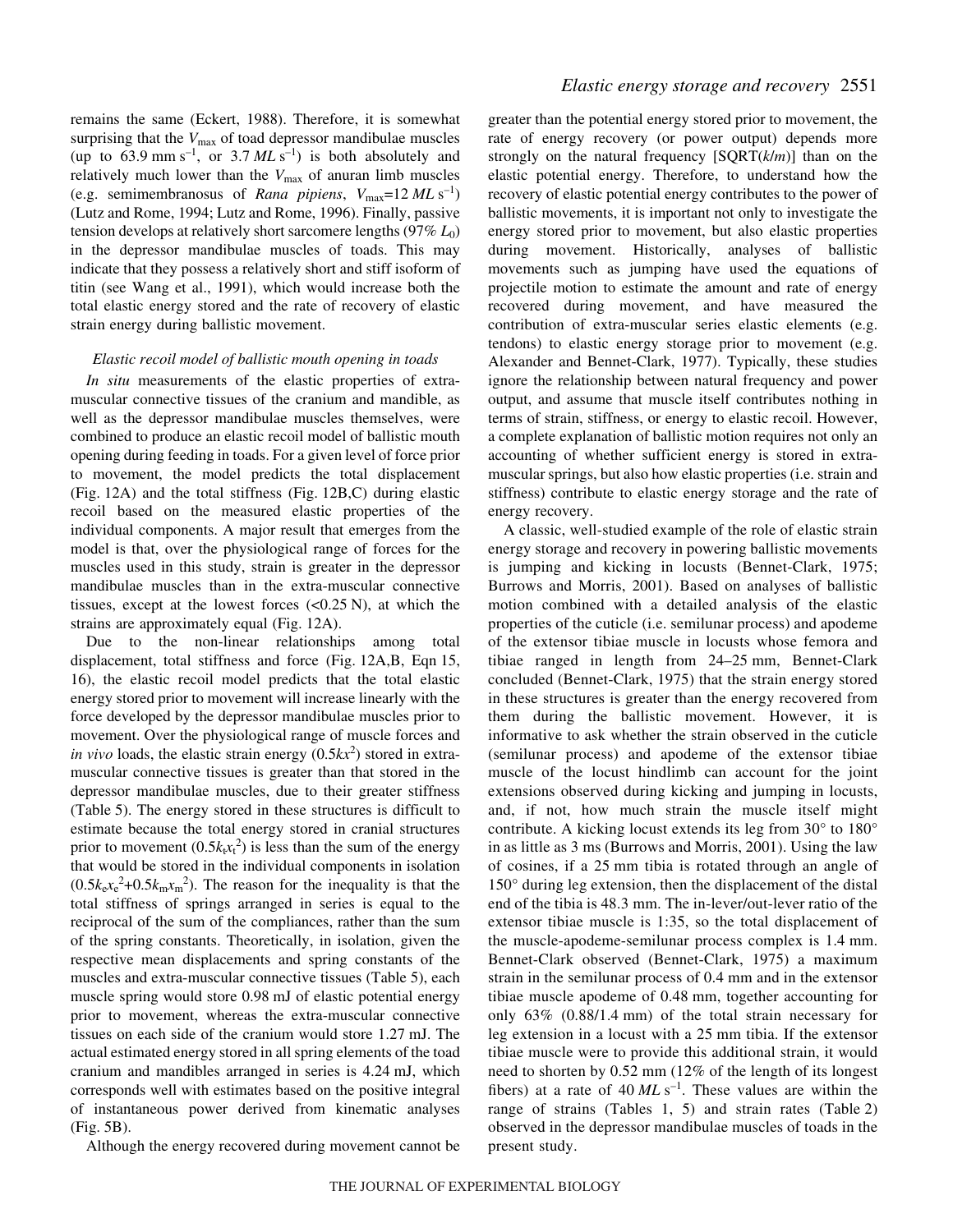# *Implication for CNS control of ballistic mouth opening*

Despite its relatively simple anatomical arrangement, the ballistic tongue projection system of toads exhibits a variety of interesting properties, including modulation based on distance to target as well as dynamic stability under perturbations in external load. Our results demonstrate that an elastic recoil model performs well at predicting the energy storage, displacement, velocity and power output of ballistic mouth opening. This implies that the central nervous control of ballistic mouth opening in toads might be relatively simple in principle. The time-dependent behavior of a mass–spring system during elastic recoil from rest is governed by four variables: mass, displacement, stiffness and damping coefficient. All four variables scale predictably with body size, so that the elastic recoil model can be used to predict how ballistic movements should differ among individuals of different sizes (K. C. Nishikawa, A. K. Lappin, C. P. McGowan and J. C. O'Reilly, manuscript in preparation). Within individuals, both the effective mass (i.e. external load during movement) and the damping coefficient (just below critical damping) are relatively constant from trial to trial, whereas total displacement and total stiffness vary up to twofold from trial to trial within individuals (Table 1), depending at least in part on the distance to prey.

Because the stiffness of the extra-muscular connective tissues is constant, the load-dependence of the elastic properties of the toad's mass–spring system arise from the behavior of the depressor mandibulae muscles during elastic recoil. Load-clamp experiments demonstrate that both the displacement and stiffness of the depressor mandibulae muscles depend on the change in force  $(\Delta F)$  during rapid unloading. The change in force itself depends upon the force that develops in the depressor mandibulae muscles prior to movement, as well as the external load during movement. Because the external load is relatively constant from trial to trial, the elastic properties of the toad's ballistic mouthopening system are determined in large part by the force that develops in the depressor mandibulae muscles prior to movement. However, if the load changes unexpectedly, the total stiffness will adjust automatically without requiring neural input. The system will become stiffer if the external load increases, and will become less stiff if the load decreases  $(Fig. 12B)$ .

Mallett et al. showed that ballistic tongue projection is dynamically stable, and that more than 90% of the force of tongue projection comes from transfer of momentum from the opening jaws to the tongue (Mallett et al., 2001). In principle, it appears that the central nervous system could control ballistic mouth opening in toads by specifying only the initial force in the jaw muscles and the timing of rapid unloading. The resulting movement of the jaws and tongue is determined by the load-dependent elastic properties of the ballistic mouthopening system.

Recent studies have demonstrated that intrinsic

musculoskeletal properties, such as the force–length and force–velocity behavior of muscle, can stabilize movement and simplify control (Brown and Loeb, 2000; Jindrich and Full, 2002; Aoyagi et al., 2004; Richardson et al., 2005). For ballistic movements, the after-loaded force–velocity behavior is largely irrelevant, whereas the non-linear, load-dependent stiffness of muscle during elastic recoil simplifies control and also provides stability during unexpected perturbations in load.

### **List of symbols**

| ζ                | damping ratio                                        |
|------------------|------------------------------------------------------|
| $\omega_d$       | damped frequency of vibration                        |
| $\omega_{n}$     | natural frequency of vibration                       |
| $\overline{a}$   | acceleration                                         |
| $b_{\text{eff}}$ | effective damping coefficient                        |
| $F_{\rm rel}$    | relative force $(P/P_0)$                             |
| $F_{t}$          | total force                                          |
| g                | gravitational constant                               |
| $k_{\rm e}$      | spring constant of the extra-muscular connective     |
|                  | tissues                                              |
| $k_{\rm m}$      | spring constants of the depressor mandibulae muscles |
| $k_{\rm t}$      | total spring constant                                |
| $L_0$            | optimum length of greatest active force production   |
| $l_{\rm m}$      | muscle length                                        |
| $m_{\rm eff}$    | total effective mass                                 |
| МL               | muscle length                                        |
| $\boldsymbol{P}$ | force                                                |
| $P_0$            | maximum isometric force                              |
| $\boldsymbol{t}$ | time                                                 |
| $\mathcal{V}$    | instantaneous velocity                               |
| $v_0$            | initial velocity                                     |
| V                | velocity                                             |
| $V_{\rm max}$    | maximum shortening velocity                          |
| $x_{e}$          | connective tissue spring displacement                |
| $x_{\rm m}$      | muscle spring displacement                           |
| $x_{t}$          | total displacement                                   |
| $x_0$            | initial displacement                                 |
|                  |                                                      |

We thank R. McNeill Alexander for inspiring these inquiries into elastic energy storage and recovery during ballistic tongue projection. Tom Daniel provided invaluable help with model development and implementation, as well as logistical support during the preparation of this manuscript. Bertram Tanner and Michael Tu helped with the development of Matlab programs for calculating time integrals and fitting the Hill equation. Tom Daniel, Stephen Deban, Tyson Hedrick, Steve Hempleman, Stan Lindstedt, Sanjay Sane and Steve Warburton provided numerous helpful suggestions on the design, analysis, and interpretation of our experiments, as well as insightful comments for improving the manuscript. This research was supported by grants IBN-0215438 and IBN-0240349 from the National Science Foundation, and R25-GM56931 from the National Institutes of Health.